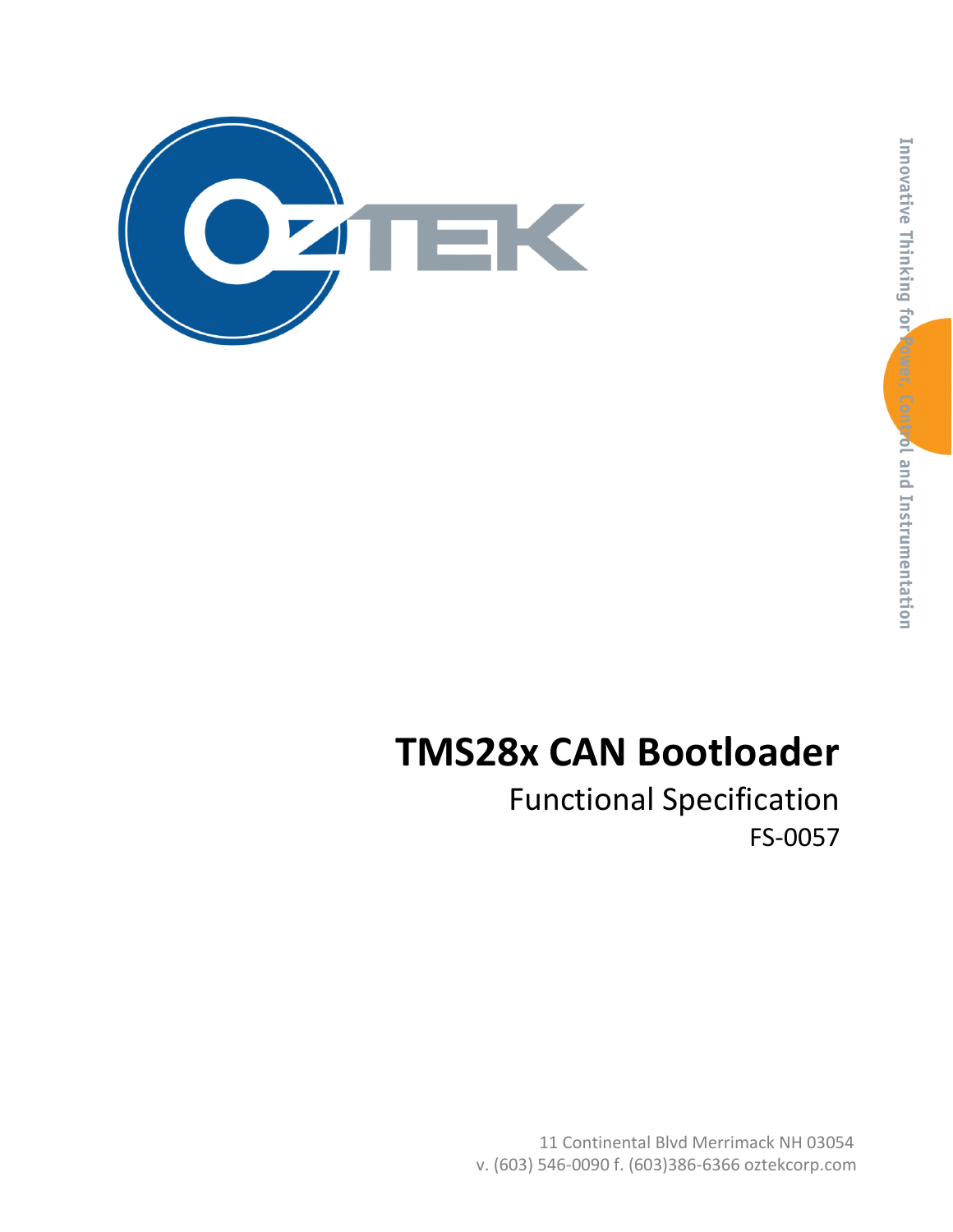#### **About Oztek**

Oztek Corp. is proven innovator of power, control, and instrumentation solutions for the most demanding industrial applications. Oztek products include variable motor drives, grid tie inverters, frequency converters, standalone inverters, DC/DC converters, and DSP based control boards for power control applications.

#### **Trademarks**

OZDSP1000, OZDSP1100, OZDSP2000, and OZDSP3000 are trademarks of Oztek Corp. Other trademarks, registered trademarks, and product names are the property of their respective owners and are used herein for identification purposes only.

#### **Notice of Copyright**

CAN Downloader User's Manual © August 2010 Oztek Corp. All rights reserved.

#### **Exclusion for Documentation**

UNLESS SPECIFICALLY AGREED TO IN WRITING, Oztek Corp. ("Oztek")

- (A) MAKES NO WARRANTY AS TO THE ACCURACY, SUFFICIENCY OR SUITABILITY OF ANY TECHNICAL OR OTHER INFORMATION PROVIDED IN ITS MANUALS OR OTHER DOCUMENTATION.
- (B) ASSUMES NO RESPONSIBILITY OR LIABILITY FOR LOSSES, DAMAGES, COSTS OR EXPENSES, WHETHER SPECIAL, DIRECT, INDIRECT, CONSEQUENTIAL OR INCIDENTAL, WHICH MIGHT ARISE OUT OF THE USE OF SUCH INFORMATION. THE USE OF ANY SUCH INFORMATION WILL BE ENTIRELY AT THE USER'S RISK.
- (C) IF THIS MANUAL IS IN ANY LANGUAGE OTHER THAN ENGLISH, ALTHOUGH STEPS HAVE BEEN TAKEN TO MAINTAIN THE ACCURACY OF THE TRANSLATION, THE ACCURACY CANNOT BE GUARANTEED. APPROVED OZTEK CONTENT IS CONTAINED WITH THE ENGLISH LANGUAGE VERSION WHICH IS POSTED AT WWW.[OZTEKCORP](http://www.oztekcorp.com/).COM.

#### **Date and Revision**

November 2013 Rev B

#### **Part Number**

FS-0057

#### **Contact Information**

USA Telephone: 603-546-0090 Fax: 603-386-6366 Email techsupport@oztekcorp.com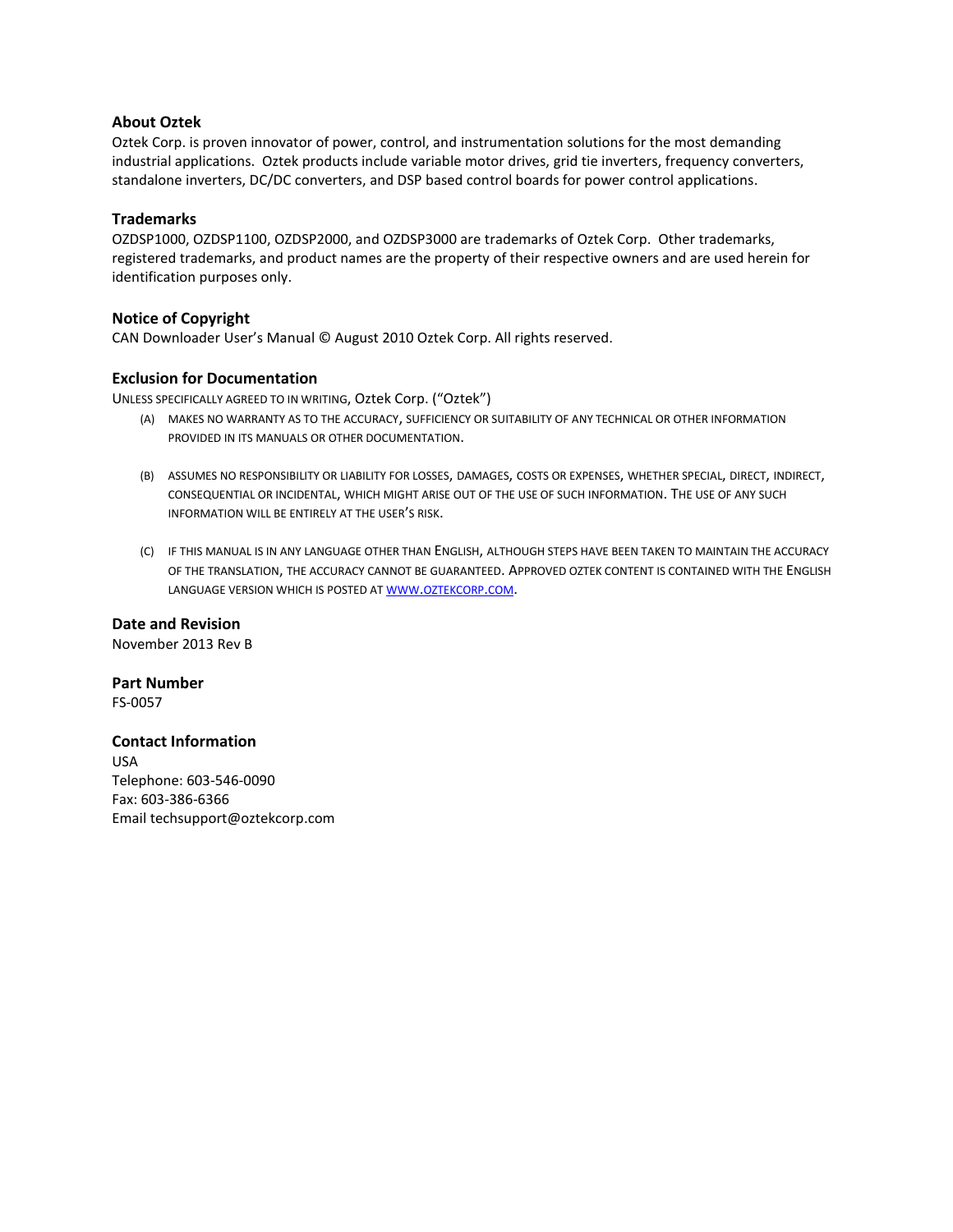# **Table of Contents**

|    | 1.1   |                    |  |  |  |
|----|-------|--------------------|--|--|--|
|    | 1.2   |                    |  |  |  |
|    | 1.3   |                    |  |  |  |
|    | 1.4   |                    |  |  |  |
|    | 1.5   |                    |  |  |  |
|    | 1.6   |                    |  |  |  |
|    | 1.7   |                    |  |  |  |
| 2. |       |                    |  |  |  |
| 3. |       |                    |  |  |  |
|    | 3.1   |                    |  |  |  |
|    | 3.2   |                    |  |  |  |
|    | 3.3   |                    |  |  |  |
|    | 3.4   |                    |  |  |  |
|    | 3.5   |                    |  |  |  |
|    | 3.6   |                    |  |  |  |
|    | 3.6.1 |                    |  |  |  |
|    | 3.6.2 |                    |  |  |  |
|    | 3.6.3 |                    |  |  |  |
|    | 3.7   |                    |  |  |  |
|    | 3.8   |                    |  |  |  |
|    | 3.9   |                    |  |  |  |
|    |       |                    |  |  |  |
|    | 4.1   |                    |  |  |  |
|    | 4.2   |                    |  |  |  |
|    |       |                    |  |  |  |
|    | 5.1   |                    |  |  |  |
|    | 5.2   |                    |  |  |  |
|    | 5.3   |                    |  |  |  |
|    |       | 6. CCP Over Modbus |  |  |  |
|    | 6.1   |                    |  |  |  |
|    | 6.2   |                    |  |  |  |
|    | 6.3   |                    |  |  |  |
|    | 6.3.1 |                    |  |  |  |
|    | 6.4   |                    |  |  |  |
|    |       |                    |  |  |  |
|    |       |                    |  |  |  |
|    |       |                    |  |  |  |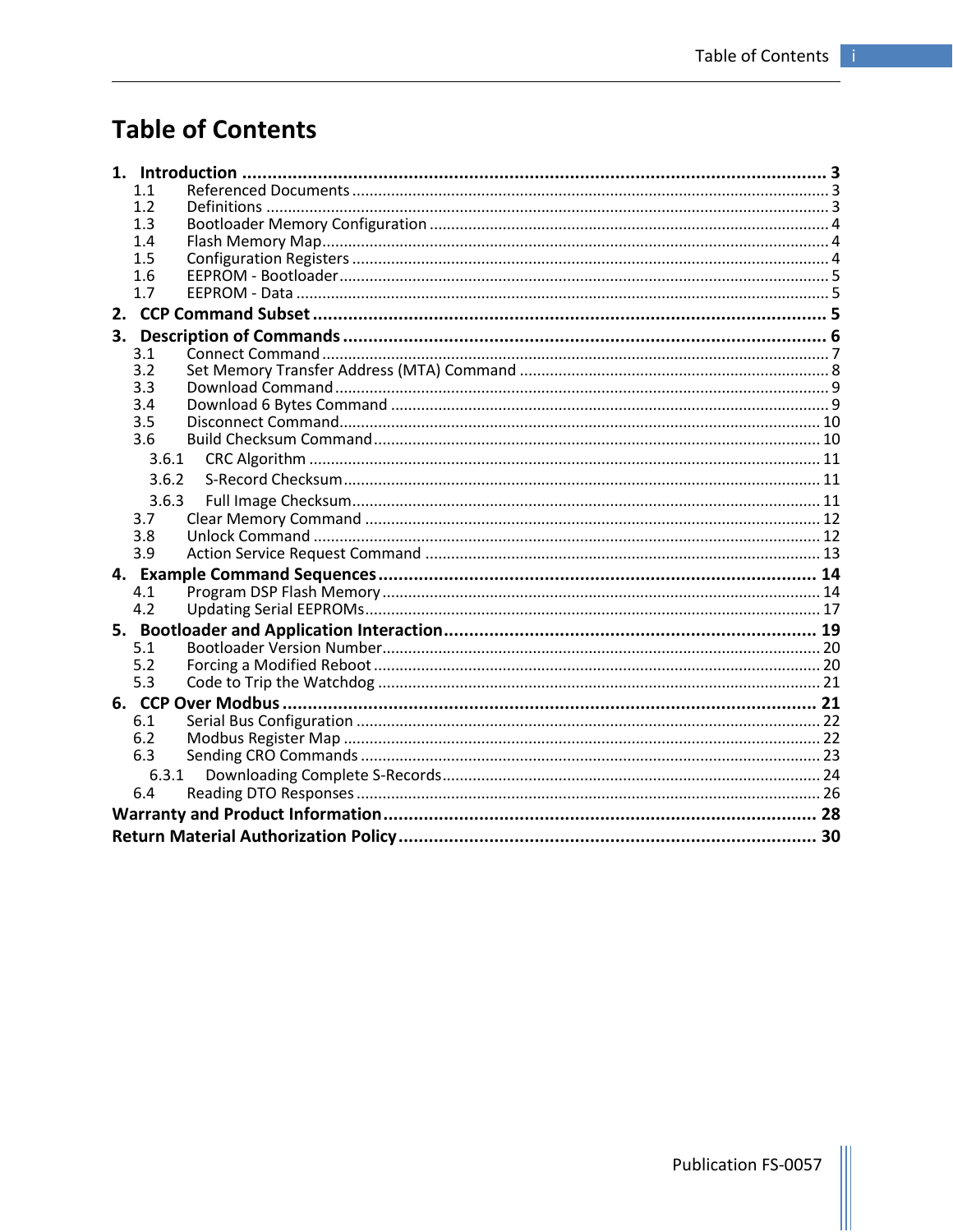# **Table of Tables**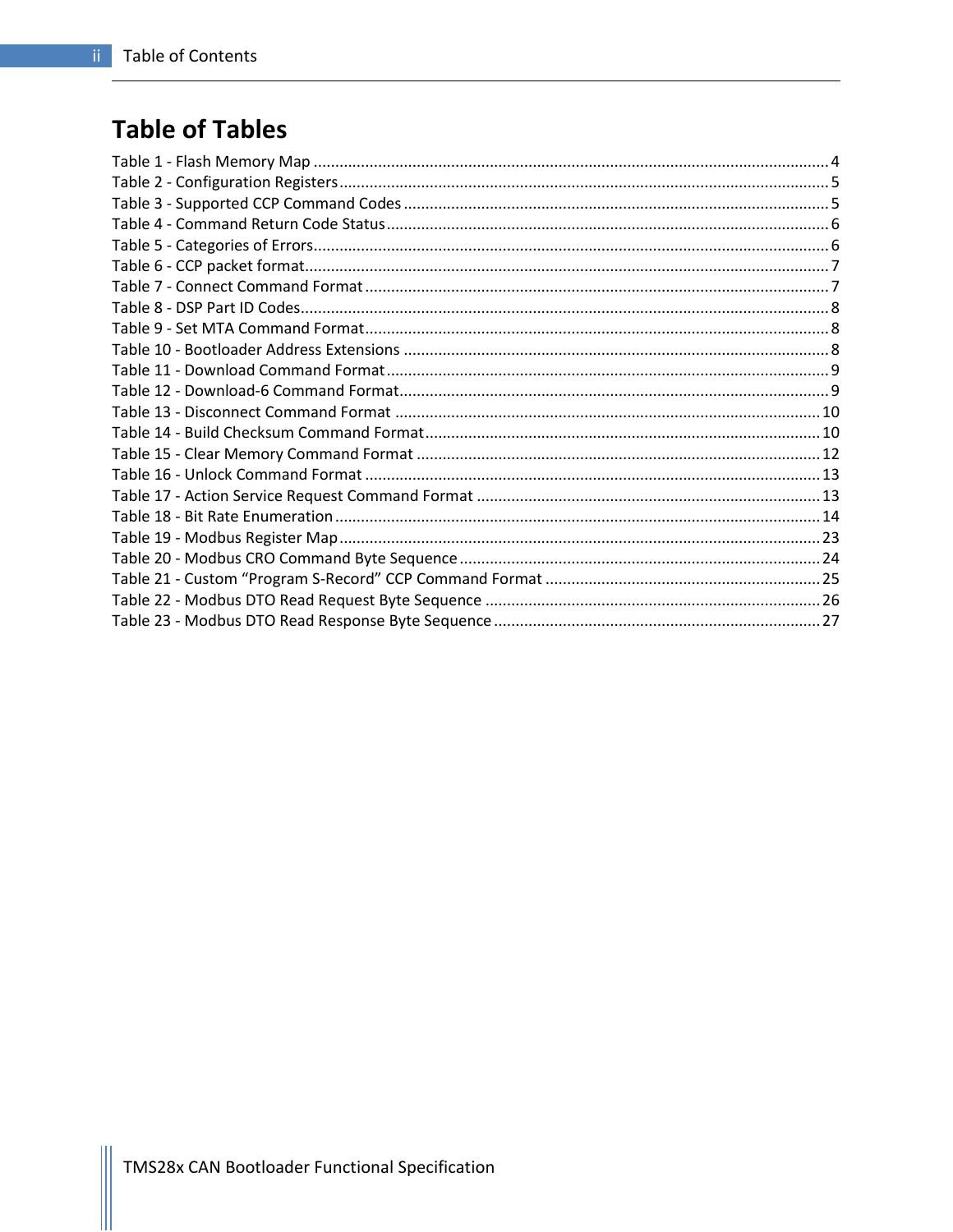### <span id="page-4-0"></span>**1. Introduction**

This document describes the communication protocol supported by the Oztek SPI Bootloader applications for the Texas Instruments C2000 microcontroller family.

The Bootloader is a small program residing in a serial EEPROM device on the control board which is automatically loaded into the DSP RAM upon reset. For this to occur, the device's boot mode must be set to "boot from SPI". Once loaded, the program loops for a finite amount of time, waiting for a "connect" command from a host controller. Once connected, additional commands are then sent from the host that allow the DSP's internal Flash memory to be programmed. Provisions are also made for upgrading the Bootloader itself. Upon a timeout, the program then executes the application code residing in Flash.

The protocol implemented in the Bootloader is a subset of the ASAP Standard CAN Calibration Protocol (CCP) Version 2.1. In order to maintain the smallest possible memory footprint, only the commands required for programming memory (Flash or Serial EEPROM) are implemented. This document describes each of the supported CCP commands as well as examples of the command sequences required to program Flash/Serial EEPROM.

The CCP protocol has also been adapted for use over a serial communications link such as RS-232/422/485 using the Modbus protocol. This is described in more detail in Section [6](#page-22-1) [\(CCP Over](#page-22-1)  [Modbus\)](#page-22-1).

|                            | Ref.  | <b>Document</b> | <b>Description</b>                                    |
|----------------------------|-------|-----------------|-------------------------------------------------------|
|                            | $[1]$ | <b>UM-0015</b>  | Oztek Image Downloader Utility User's Manual          |
|                            | $[2]$ | CCP Version 2.1 | ASAP CAN Calibration Protocol (http://www.asam.net)   |
| $[3]$<br>PI-MBUS-300 Rev J |       |                 | Modicon Modbus Protocol Ref Guide (http://modbus.org) |

### <span id="page-4-1"></span>**1.1 Referenced Documents**

### <span id="page-4-2"></span>**1.2 Definitions**

| <b>CAN</b>                                   | <b>Controller Area Network</b>                      |
|----------------------------------------------|-----------------------------------------------------|
| <b>CRC</b><br><b>Cyclic Redundancy Check</b> |                                                     |
| <b>DSP</b><br>Digital signal processor       |                                                     |
| <b>EEPROM</b>                                | Electrically Erasable Programmable Read Only Memory |
| GUI                                          | <b>Graphical User Interface</b>                     |
| <b>PCB</b>                                   | <b>Printed Circuit Board</b>                        |
| <b>POR</b>                                   | Power On Reset                                      |
| <b>RAM</b>                                   | <b>Random Access Memory</b>                         |
| <b>USB</b>                                   | <b>Universal Serial Bus</b>                         |

Publication FS-0057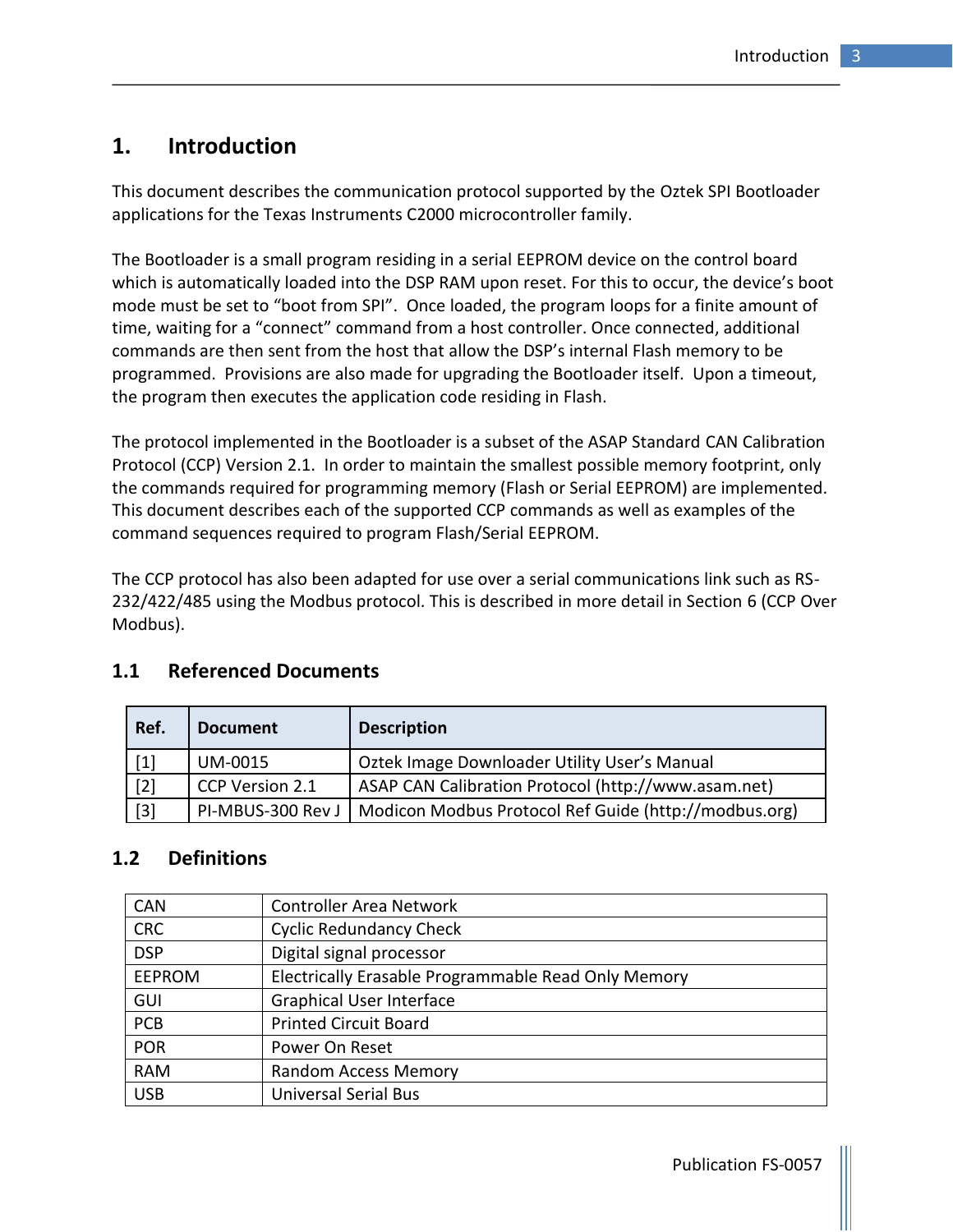### <span id="page-5-0"></span>**1.3 Bootloader Memory Configuration**

The Bootloader includes three separate sections of memory that can be accessed by the Host application, namely Configuration registers, Flash Memory, and Serial EEPROM memory. These three memory sections are accessed via the CCP commands using a 32-bit absolute address as well as an 8-bit extension to distinguish between the various devices/regions. See Section [3.2](#page-9-0) [\(Set Memory Transfer Address \(MTA\) Command\)](#page-9-0) for more details on addressing these memory regions.

### <span id="page-5-1"></span>**1.4 Flash Memory Map**

The table below shows the internal Flash memory map of the Texas Instruments C2000 devices supported by the various Oztek Bootloader applications. When clearing Flash using the CCP "Clear Memory" command, the *Memory Size* command parameter is used to select the desired Flash sectors using a right justified, bit defined mask. For example, if all sectors are to be erased the mask for a 28335 is 0x00FF. If only sectors A, C, and D are to be erased the mask is 0x000D.

<span id="page-5-3"></span>

| <b>Memory</b>   | <b>Starting Address</b> |          |          |          |          |          |          |             |
|-----------------|-------------------------|----------|----------|----------|----------|----------|----------|-------------|
| <b>Sector</b>   | 2801                    | 2802/6   | 2808     | 2809     | 28332    | 28334    | 28335    | 28066/7/8/9 |
| <b>SECTOR A</b> | 0x3F7000                | 0x3F6000 | 0x3F4000 | 0x3F4000 | 0x33C000 | 0x33C000 | 0x338000 | 0x3F4000    |
| <b>SECTOR B</b> | 0x3F6000                | 0x3F4000 | 0x3F0000 | 0x3F0000 | 0x338000 | 0x338000 | 0x330000 | 0x3F0000    |
| <b>SECTOR C</b> | 0x3F5000                | 0x3F2000 | 0x3EC000 | 0x3EC000 | 0x334000 | 0x334000 | 0x328000 | 0x3EC000    |
| <b>SECTOR D</b> | 0x3F4000                | 0x3F0000 | 0x3E8000 | 0x3E8000 | 0x330000 | 0x330000 | 0x320000 | 0x3E8000    |
| <b>SECTOR E</b> | n/a                     | n/a      | n/a      | 0x3E4000 | n/a      | 0x32C000 | 0x318000 | 0x3E4000    |
| <b>SECTOR F</b> | n/a                     | n/a      | n/a      | 0x3E0000 | n/a      | 0x328000 | 0x310000 | 0x3E0000    |
| <b>SECTOR G</b> | n/a                     | n/a      | n/a      | 0x3DC000 | n/a      | 0x324000 | 0x308000 | 0x3DC000    |
| <b>SECTOR H</b> | n/a                     | n/a      | n/a      | 0x3D8000 | n/a      | 0x320000 | 0x300000 | 0x3D8000    |

|  |  |  | <b>Table 1 - Flash Memory Map</b> |  |
|--|--|--|-----------------------------------|--|
|--|--|--|-----------------------------------|--|

### <span id="page-5-2"></span>**1.5 Configuration Registers**

The CCP configuration registers allow the host application to exchange information with the Bootloader firmware. The only configuration register implemented by the Bootloader application is the "Password" register. This register resides at configuration register address 0x00000000, and it is used to unlock access to the various programmable memories. The table below shows the password values required to unlock each of the available memory types. See section [3.8](#page-13-1) [\(Unlock Command\)](#page-13-1) for further details on setting the password register.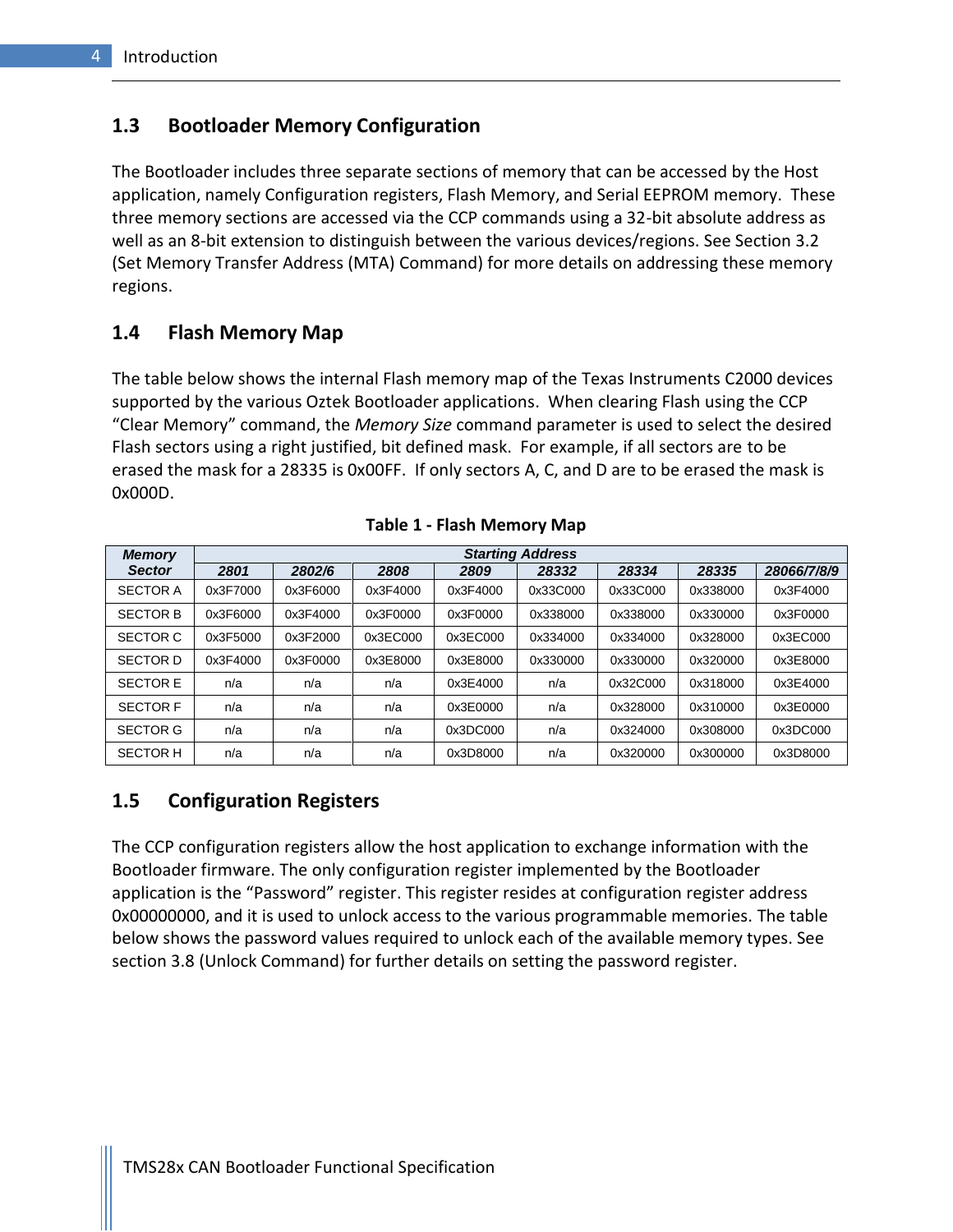| <b>Address</b> | <b>Register</b> | Value                                   |            |
|----------------|-----------------|-----------------------------------------|------------|
|                |                 | <b>DSP Flash</b>                        | $= 0x1234$ |
| 0x00000000     |                 | Password   EEPROM (Bootloader) = 0xABCD |            |
|                |                 | EEPROM (Data)                           | $= 0x9876$ |

**Table 2 - Configuration Registers**

### <span id="page-6-3"></span><span id="page-6-0"></span>**1.6 EEPROM - Bootloader**

The Bootloader EEPROM contains the Bootloader program's executable image. As such, it should only be programmed with a valid Bootloader image. When clearing the EEPROM, it must be completely cleared to remove any non-volatile parameters stored in the upper EEPROM addresses. For this reason, the *Memory Size* parameter of the CCP "Clear Memory" command is a *Don't Care* as the Bootloader will always erase the complete EEPROM. Due to the Bootloader code size, the EEPROM device on the board must be at least 128 Kb in size (16K x 8 bits).

### <span id="page-6-1"></span>**1.7 EEPROM - Data**

The Data EEPROM is an optional memory that is available on some Oztek control boards for use by the DSP runtime application. The Bootloader allows data to be written to this EEPROM device. The Downloader GUI supports reprogramming of this device by downloading a data file in the Motorola S-record hex file format. Clearing this EEPROM is similar to the Bootloader EEPROM in that the *Memory Size* parameter of the CCP "Clear Memory" command is a *Don't Care* as the Bootloader will always erase the complete EEPROM.

### <span id="page-6-2"></span>**2. CCP Command Subset**

<span id="page-6-4"></span>The CCP protocol uses a "Command Receive Object" message for sending various commands to the embedded slave device. This section describes the CCP CRO commands supported by the Oztek Bootloader applications. These are summarized in the table below, along with the maximum timeout values that should be used by the host when waiting for a response from the Bootloader.

| <b>Command</b>        | Code | <b>Max Timeout (ms)</b> |
|-----------------------|------|-------------------------|
| <b>CONNECT</b>        | 0x01 | 1000                    |
| <b>SET MTA</b>        | 0x02 | 1000                    |
| <b>DOWNLOAD</b>       | 0x03 | 1000                    |
| <b>DISCONNECT</b>     | 0x07 | 1000                    |
| <b>BUILD CHECKSUM</b> | 0x0E | 1000                    |
| CLEAR_MEMORY          | 0x10 | 30,000                  |
| <b>UNLOCK</b>         | 0x13 | 1000                    |
| <b>ACTION SERVICE</b> | 0x21 | 1000                    |
| DOWNLOAD 6            | 0x23 | 1000                    |

|  | <b>Table 3 - Supported CCP Command Codes</b> |
|--|----------------------------------------------|
|--|----------------------------------------------|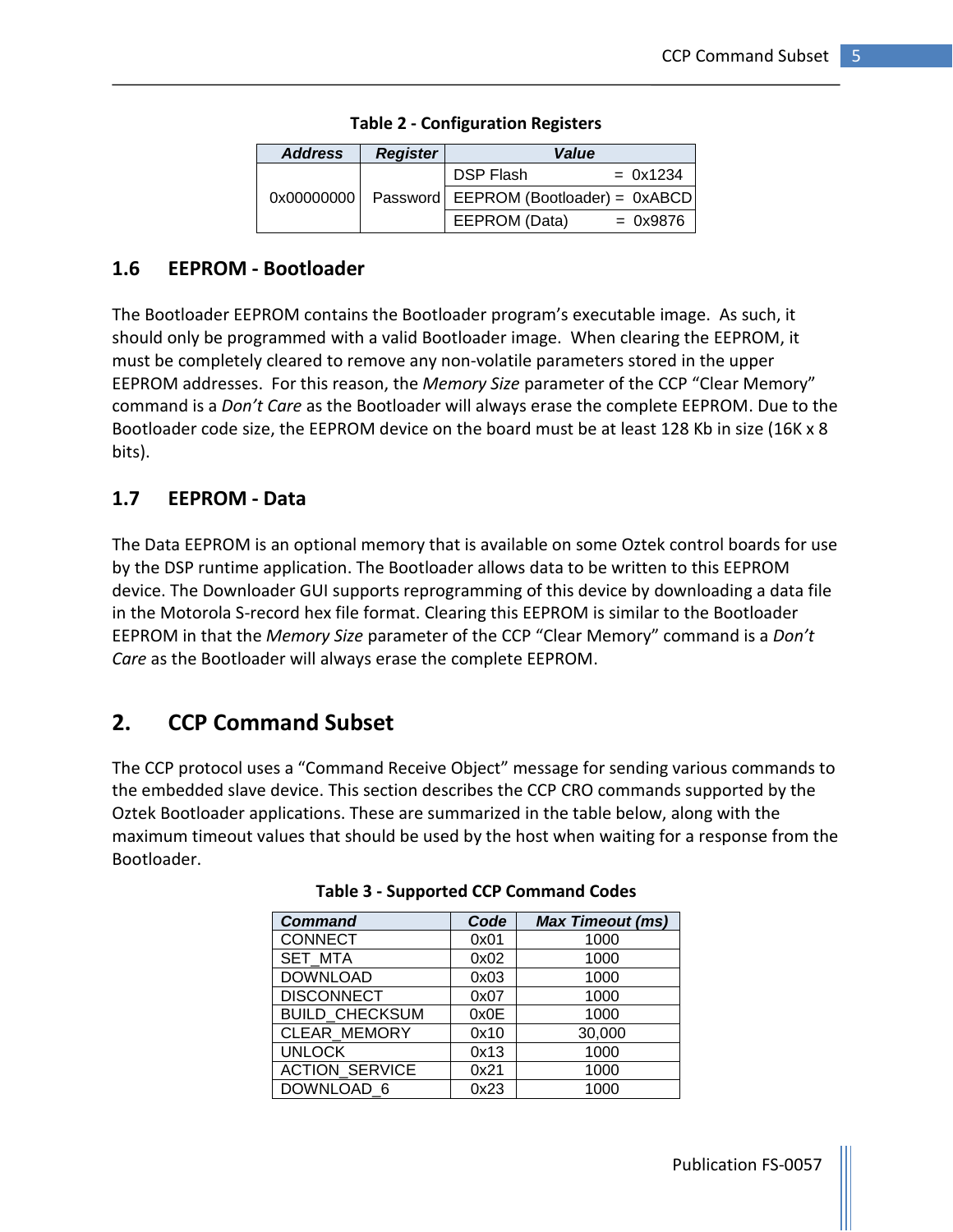<span id="page-7-1"></span>For every CRO command message received, the Bootloader will respond with the "Data Transmission Object" response message as described in the CCP protocol. The table below shows the list of DTO return codes supported by the Bootloader.

| Code | <b>Description</b>            | Error          | <b>State Transition to</b> |
|------|-------------------------------|----------------|----------------------------|
|      |                               | Category       |                            |
| 0x00 | Acknowledge / No error        |                |                            |
| 0x10 | Processor Busy                | C <sub>1</sub> | NONE (wait)                |
| 0x30 | Unknown command               | C <sub>3</sub> | <b>FAULT</b>               |
| 0x31 | Command syntax                | C <sub>3</sub> | <b>FAULT</b>               |
| 0x32 | Parameter(s) out of range     | C <sub>3</sub> | <b>FAULT</b>               |
| 0x33 | Access denied                 | C <sub>3</sub> | <b>FAULT</b>               |
| 0x35 | Access locked                 | C <sub>3</sub> | <b>FAULT</b>               |
| 0x36 | Resource/Function unavailable | C <sub>3</sub> | <b>FAULT</b>               |
| 0x7F | <b>Operational Failure</b>    | C <sub>3</sub> | <b>FAULT</b>               |

**Table 4 - Command Return Code Status**

<span id="page-7-2"></span>The table below is provided for reference only  $-$  it summarizes the CCP error code categories according to their severity and the intended resulting action.

#### **Table 5 - Categories of Errors**

| Category       | <b>Description</b>               | <b>Action</b>         | <b>Retries</b> |
|----------------|----------------------------------|-----------------------|----------------|
| timeout        | No handshake message             | retry                 |                |
| C <sub>0</sub> | Warning                          |                       |                |
| C <sub>1</sub> | Spurious (comm. Error, busy, )   | Wait (ACK or timeout) |                |
| C <sub>2</sub> | Resolvable (temp power loss,)    | reinitialize          |                |
| C <sub>3</sub> | Unresolvable (setup, overload, ) | terminate             |                |

### <span id="page-7-0"></span>**3. Description of Commands**

For a detailed description of the CCP commands supported by the Bootloader, please refer to the CAN Calibration protocol Version 2.1. The protocol is available at [http://www.asam.net.](http://www.asam.net/) The following paragraphs describe any extensions made to the CCP standard.

All commands sent to the Bootloader should use the 29-bit extended CAN Message ID format. The Bootloader will only respond to IDs that match this pattern: 0x0B081880. The typical message format for a CCP command is shown below: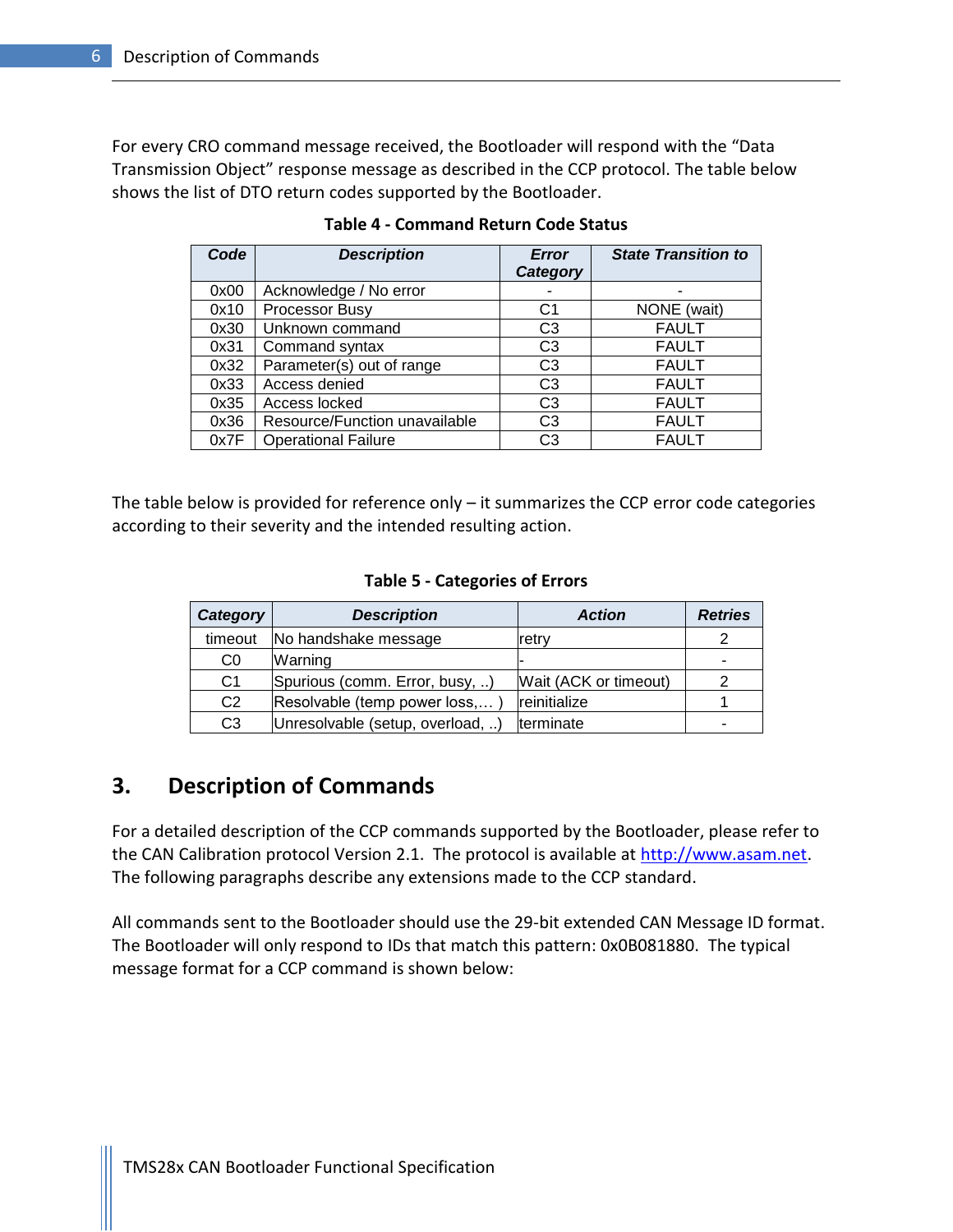<span id="page-8-1"></span>

| <b>Byte</b> | <b>Host Command</b><br>(CRO) | <b>Bootloader Reply</b><br>(DTO) |  |
|-------------|------------------------------|----------------------------------|--|
| 0           | <b>Command Code</b>          | Packet ID (always 0xFF)          |  |
| 1           | <b>Command Counter</b>       | <b>Command Return Code</b>       |  |
| 2           | Data Payload                 | <b>Command Counter</b>           |  |
| 3           |                              |                                  |  |
| 4           |                              |                                  |  |
| 5           |                              | Data Payload                     |  |
| 6           |                              |                                  |  |
|             |                              |                                  |  |

**Table 6 - CCP packet format**

When sending a DTO response to the host, the Bootloader will always respond with a Packet ID of 0xFF and the Command Counter value returned will be the same value that was received in the corresponding CRO command from the host.

### <span id="page-8-0"></span>**3.1 Connect Command**

<span id="page-8-2"></span>The connect command is sent by the host to the Bootloader when first attempting to establish connection. If this message is received within the initial timeout period, the Bootloader will remain connected to the host rather than automatically jumping to the application stored in Flash. None of the CRO data payload bytes are used by the Bootloader and are treated as "don't cares". For the DTO response, data bytes 3 and 4 are used to provide revision information for the Bootloader image currently executing on the DSP board. The DSP part ID is returned in bytes 5 and 6.

| Bvte | <b>Host Command</b><br>(CRO) | <b>Bootloader Reply</b><br>(DTO) |
|------|------------------------------|----------------------------------|
|      | 0x01                         | 0xFF                             |
|      | CNT                          | Return Code                      |
| 2    | don't care                   | CNT                              |
|      | don't care                   | <b>Major Bootloader Revision</b> |
|      | don't care                   | Minor Bootloader Revision        |
|      | don't care                   | Major DSP Part Id                |
|      | don't care                   | Minor DSP Part Id                |
|      | don't care                   |                                  |

**Table 7 - Connect Command Format**

The DSP part ID is defined by TI and is stored at a fixed read-only memory location within the device (typically 0x00380090). The ID is returned to provide error checking before loading images into Flash. A summary of various part IDs as defined by Texas Instruments are provided in the following table:

Publication FS-0057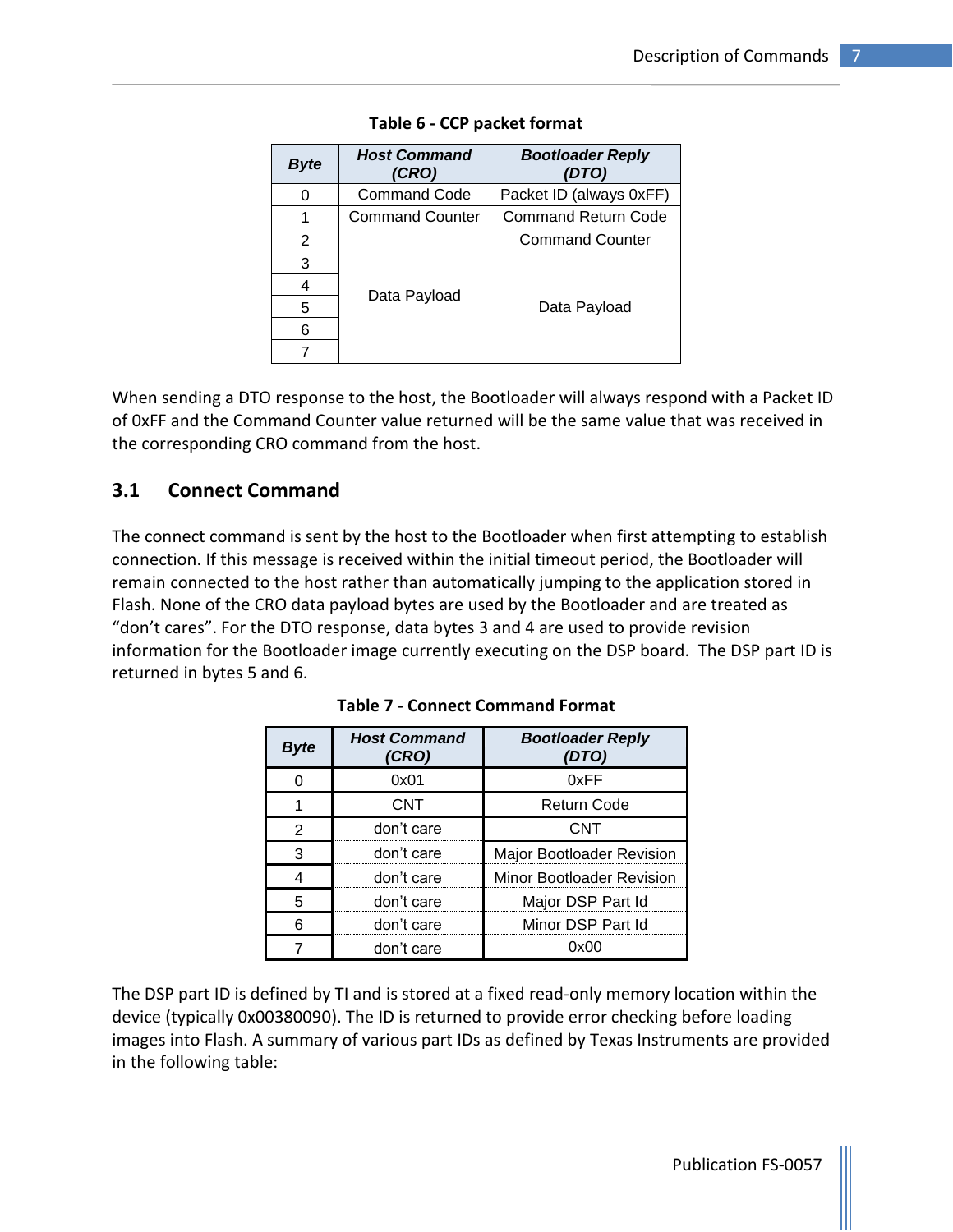| Value  | <b>DSP Type</b> |
|--------|-----------------|
| 0x002C | 2801            |
| 0x0024 | 2802            |
| 0x0034 | 2806            |
| 0x003C | 2808            |
| 0x00FE | 2809            |
| 0x00E6 | 28232           |
| 0x00E7 | 28234           |
| 0x00E8 | 28235           |
| 0x00ED | 28332           |
| 0x00EE | 28334           |
| 0x00EF | 28335           |
| 0x009E | 28069PZP        |
| 0x009F | 28069UPZ        |
| 0x009C | 28069PFP        |
| 0x009D | 28069UPFP       |

#### <span id="page-9-1"></span>**Table 8 - DSP Part ID Codes**

### <span id="page-9-0"></span>**3.2 Set Memory Transfer Address (MTA) Command**

<span id="page-9-2"></span>The Set MTA command is sent by the host to the Bootloader to indicate the starting address for any subsequent memory transfers.

| Bvte | <b>Host Command</b><br>CRO) | <b>Bootloader Reply</b> |
|------|-----------------------------|-------------------------|
|      | 0x02                        | 0xFF                    |
|      | CNT                         | <b>Return Code</b>      |
|      | nxnr                        | <b>CNT</b>              |
|      | ADDR EXT                    | nynr                    |
|      | ADDR [31:24]                | ი×იი                    |
|      | ADDR [23:16]                | ∩⊻∩∩                    |
|      | ADDR [15:8]                 | ח∨ר                     |
|      | ADDR [7:0]                  | nynr                    |

#### **Table 9 - Set MTA Command Format**

<span id="page-9-3"></span>Byte 2 (aka "MTA Number") is expected to be 0x00 for the memory transfer commands that are supported by the Bootloader. Byte 3 (aka "Address Extension") is used to select which memory device/region is being accessed, according to the following table:

**Table 10 - Bootloader Address Extensions**

| <b>Address Extension</b> | <b>Memory Space</b>               |
|--------------------------|-----------------------------------|
| 0x00                     | <b>Flash Memory</b>               |
| 0x01                     | <b>Configuration Registers</b>    |
| 0x02                     | <b>EEPROM Memory (Bootloader)</b> |
| 0x03                     | <b>EEPROM Memory (Data)</b>       |

The 32-bit address is then provided in bytes 4-7 of the CRO. The DTO response consists simply of the return code and the command count; the payload data is not used and is set to all zeros.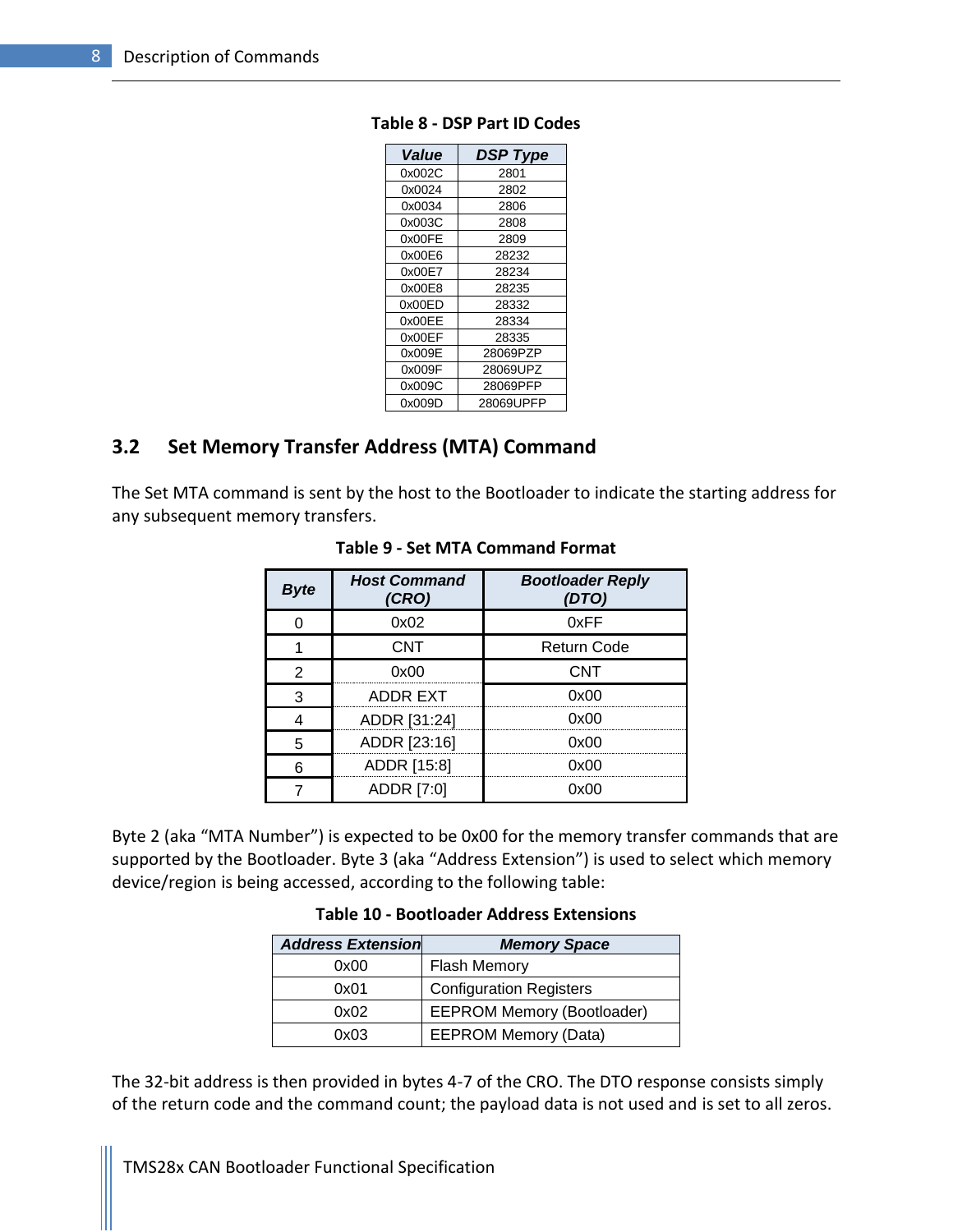### <span id="page-10-0"></span>**3.3 Download Command**

This command is sent by the host to the Bootloader to transfer anywhere from one to five bytes of data to the selected memory. Byte 2 of the CRO command indicates how many data bytes are included in the message to be downloaded to the selected device. Bytes 3 through 7 contain the bytes to be written (actual number of valid bytes indicated by the size specified in Byte 2. If the device selected by the Set MTA command is unlocked and the memory address is valid, the download bytes will be stored in the Bootloader's S-Record data buffer. Note that the memory address as sent by the Set MTA command will be auto-incremented for each valid byte received.

<span id="page-10-2"></span>

| Bvte | <b>Host Command</b><br>(CRO) | <b>Bootloader Reply</b><br>DTO) |
|------|------------------------------|---------------------------------|
|      | 0x03                         | 0xFF                            |
|      | <b>CNT</b>                   | Return Code                     |
| 2    | SIZF                         | CNT                             |
|      | BYTE 0                       | ADDR EXT                        |
|      | BYTE 1                       | ADDR [31:24]                    |
|      | BYTE 2                       | ADDR [23:16]                    |
|      | BYTE 3                       | ADDR [15:8]                     |
|      | <b>BYTE 4</b>                | ADDR [7:0]                      |

**Table 11 - Download Command Format**

The DTO response contains the command return code, command count, as well as the memory address extension for the presently selected device and the next available memory address.

### <span id="page-10-1"></span>**3.4 Download 6 Bytes Command**

<span id="page-10-3"></span>This command is similar to the download command described above except that it is always used to transfer exactly 6 bytes of data. Note that the memory will be auto-incremented by 6 following a valid transfer from this command.

| Bvte | <b>Host Command</b><br>CROI | <b>Bootloader Reply</b> |
|------|-----------------------------|-------------------------|
|      | 0x23                        | 0xFF                    |
|      | <b>CNT</b>                  | Return Code             |
|      | BYTE 0                      | CNT                     |
|      | BYTE 1                      | ADDR EXT                |
|      | RYTE <sub>2</sub>           | ADDR [31:24]            |
|      | BYTE 3                      | ADDR [23:16]            |
|      | BYTE 4                      | ADDR [15:8]             |
|      | BYTE <sub>5</sub>           | ADDR [7:0]              |

**Table 12 - Download-6 Command Format**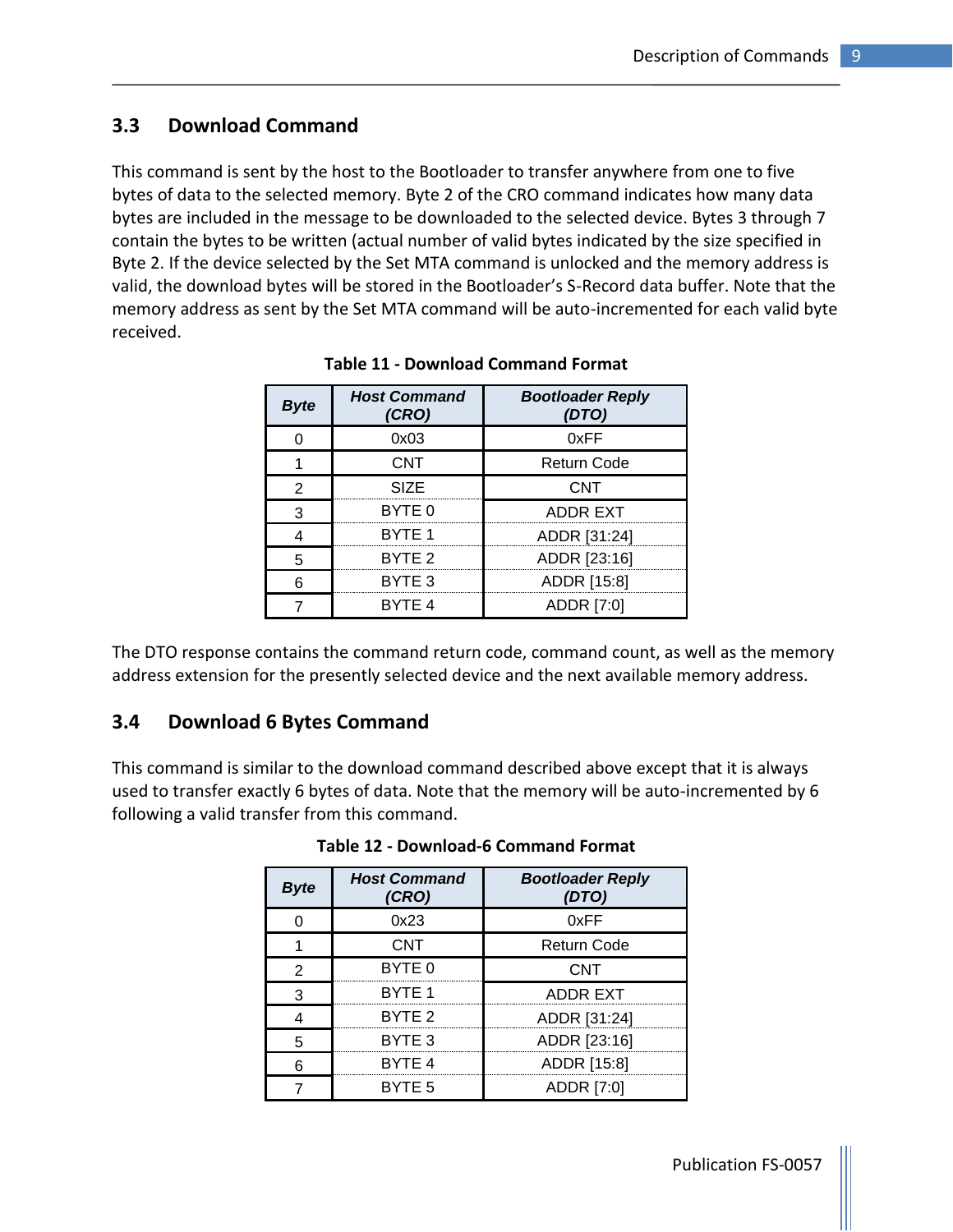### <span id="page-11-0"></span>**3.5 Disconnect Command**

<span id="page-11-2"></span>When the Bootloader receives this command, it will check for a valid Flash image. If one is found, it will return an acknowledge message indicating the message was received. It will then immediately load and run the program that is stored in Flash. If no valid flash image is found, an error message will be returned, and the boot loader will remain connected, waiting for new CCP messages to be received. The DTO response consists simply of the return code and the command count; the payload data is not used and is set to all zeros.

| <b>Host Command</b><br>CRO) | <b>Bootloader Reply</b><br>(DTO) |
|-----------------------------|----------------------------------|
| 0x07                        | 0xFF                             |
| CNT.                        | Return Code                      |
| don't care                  | CNT                              |
| don't care                  |                                  |
| don't care                  | nynn                             |
| don't care                  |                                  |
| don't care                  |                                  |
| don't care                  |                                  |

### <span id="page-11-1"></span>**3.6 Build Checksum Command**

<span id="page-11-3"></span>This command is used to verify the Host Controller's Cyclic Redundancy Check (CRC) with the Boot loader's for both a single S-record as well as for the whole image.

| <b>Host Command</b><br>CRO) | <b>Bootloader Reply</b><br>DTO) |
|-----------------------------|---------------------------------|
| 0x0E                        | 0xFF                            |
| <b>CNT</b>                  | <b>Return Code</b>              |
| SIZE [31:24]                | CNT                             |
| SIZE [23:16]                | ADDR EXT                        |
| SIZE [15:8]                 | CRC [15:0]                      |
| SIZE [7:0]                  | CRC [7:0]                       |
| CRC [15:0]                  | nxnn                            |
| CRC [7:0]                   |                                 |

Bytes 2 through 5 of the CRO payload are used by the host to indicate the size of the checksum operation. A size of zero indicates that the CRC for the complete image should be checked. Any non-zero size indicates that the CRC for the most recently received S-Record should be checked. In both cases, the host sends the CRC value that it has calculated in CRO bytes 6 and 7. These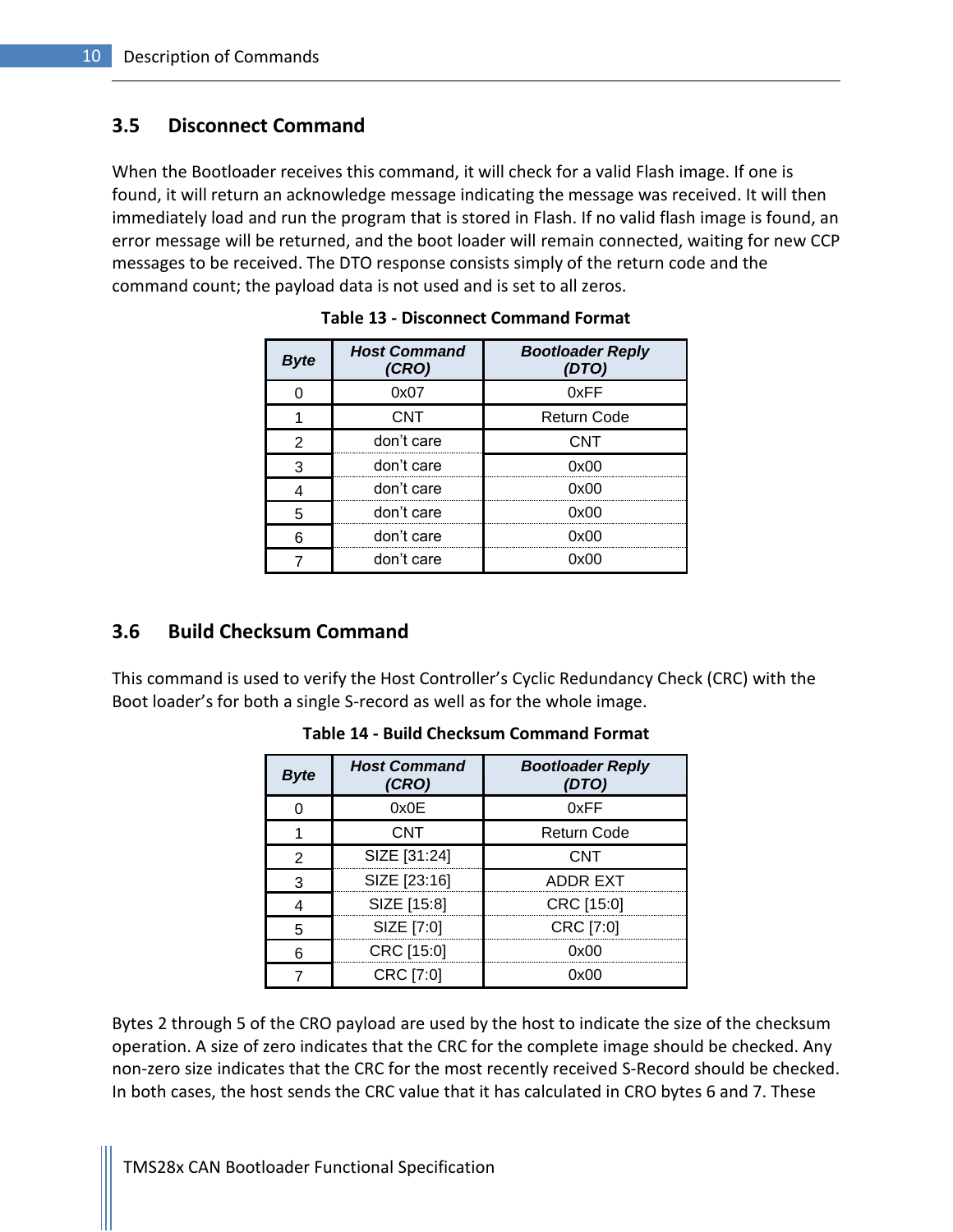are then read by the Bootloader and compared to the CRC value that it has calculated as it received data from the host. If the two values match, the Bootloader will send a DTO response with a "no error" response code, along with the memory address extension for the selected memory in byte 3 and a copy of its local CRC value in bytes 4 and 5.

#### <span id="page-12-0"></span>**3.6.1 CRC Algorithm**

The CRC value is calculated as a 16-bit CRC. The algorithm is given here:

```
\text{crc} = \text{0} \times \text{FFFF};
\text{crc} = \text{crc} \land (\text{byte } \& 0x00FF);for ( i = 0; i < 8; i++){
    if ((crc & 0x0001) != 0)
      \text{crc} = (\text{crc} \gg 1) ^ 0xA001;
   else
      crc = (crc \gg 1);}
```
#### <span id="page-12-1"></span>**3.6.2 S-Record Checksum**

The S-Record checksum should be sent after an entire S-Record has been sent to the Bootloader via the DOWNLOAD and DOWNLOAD 6 commands. The size field must be greater than 0 (the actual value is not used by the Bootloader). If the calculated CRCs of both the Host and the Boot loader match, the S-Record will be programmed into the selected memory. If they do not match, an error will be returned to the host.

#### <span id="page-12-2"></span>**3.6.3 Full Image Checksum**

After the entire image is programmed, the host should send the Build Checksum command with the size field set to zero. The Bootloader will then compare its full image CRC to that of the Host. If they do not match, an error will be returned.

If the CRCs do match, and a Flash image was programmed, then a special CRC value will be calculated. The CRC is calculated using every 128th memory location in Flash, starting from the first Flash memory location and continuing to the end of the Flash memory region. This CRC is stored in the Bootloader EEPROM at the 2 highest byte addresses of the EEPROM itself.

This CRC is used by the Bootloader to determine if a valid image exists in Flash. Before attempting to jump to Flash, the Bootloader will recalculate the CRC across the Flash memory and compare the calculated value to the value stored in the EEPROM – if the two match, the Flash image is considered valid and the Bootloader will allow jumping to the Flash application. If the two values do not match (i.e. Flash was never programmed or has since been corrupted),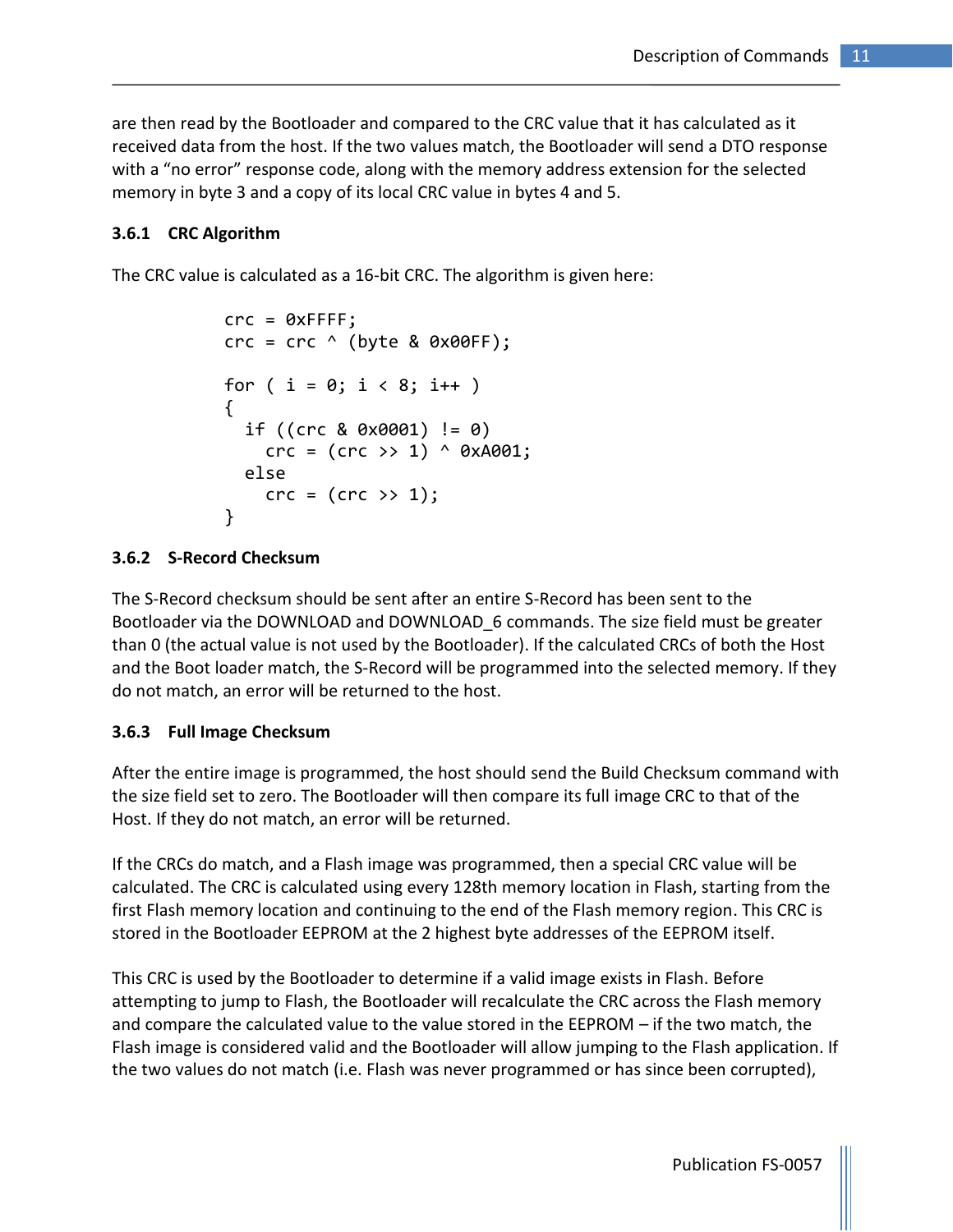the Bootloader will not attempt to run the image in Flash, and will instead remain connected and waiting for additional CCP commands.

### <span id="page-13-0"></span>**3.7 Clear Memory Command**

This command is sent to the Bootloader from the Host to initiate a clear operation of the presently selected memory device. If the selected memory device is one of the EEPROMs, the SIZE field (bytes 2-5) are ignored, and instead the Bootloader will erase the entire contents of the EEPROM. If the selected memory device is Flash, the Flash device can only be erased by sectors. For this reason, the SIZE field is interpreted as a sector mask. If bit 0 is set, then Sector A will be erased; if bit 1 is set, then Sector B will be erased, etc. The DTO response consists simply of the return code and the command count; the payload data is not used and is set to all zeros.

<span id="page-13-2"></span>

| <b>Host Command</b><br><b>CRO)</b> | <b>Bootloader Reply</b><br>DTO) |
|------------------------------------|---------------------------------|
| 0x10                               | 0xFF                            |
| CNT                                | <b>Return Code</b>              |
| SIZE [31:24]                       | CNT                             |
| SIZE [23:16]                       | ი×იი                            |
| SIZE [15:8]                        | ᲘxᲘᲘ                            |
| SIZE [7:0]                         | ∩∨∩∩                            |
| don't care                         |                                 |
| don't care                         |                                 |

**Table 15 - Clear Memory Command Format**

### <span id="page-13-1"></span>**3.8 Unlock Command**

This command is sent to the Bootloader by the host to attempt to unlock access to one of the programmable images. This command is used to set the password value in the "Password Configuration Register". For this reason, a Set MTA command must first be sent to select the Configuration Register memory address extension (ADDR EXT = 1) and a configuration register address of zero (ADDR  $[31:0] = 0$ ).

Byte 2 in the CRO command indicates the number of data bytes to write, and this value should be set to 2 to indicate a 2-byte password value is being written. The password is then provided in bytes 3 and 4. The password value is then compared against the hard-coded passwords for each memory type (see [Table 2](#page-6-3) for password values). If a match is found, access to the corresponding memory is allowed and a "no error" DTO response will be sent, along with the present memory address extension.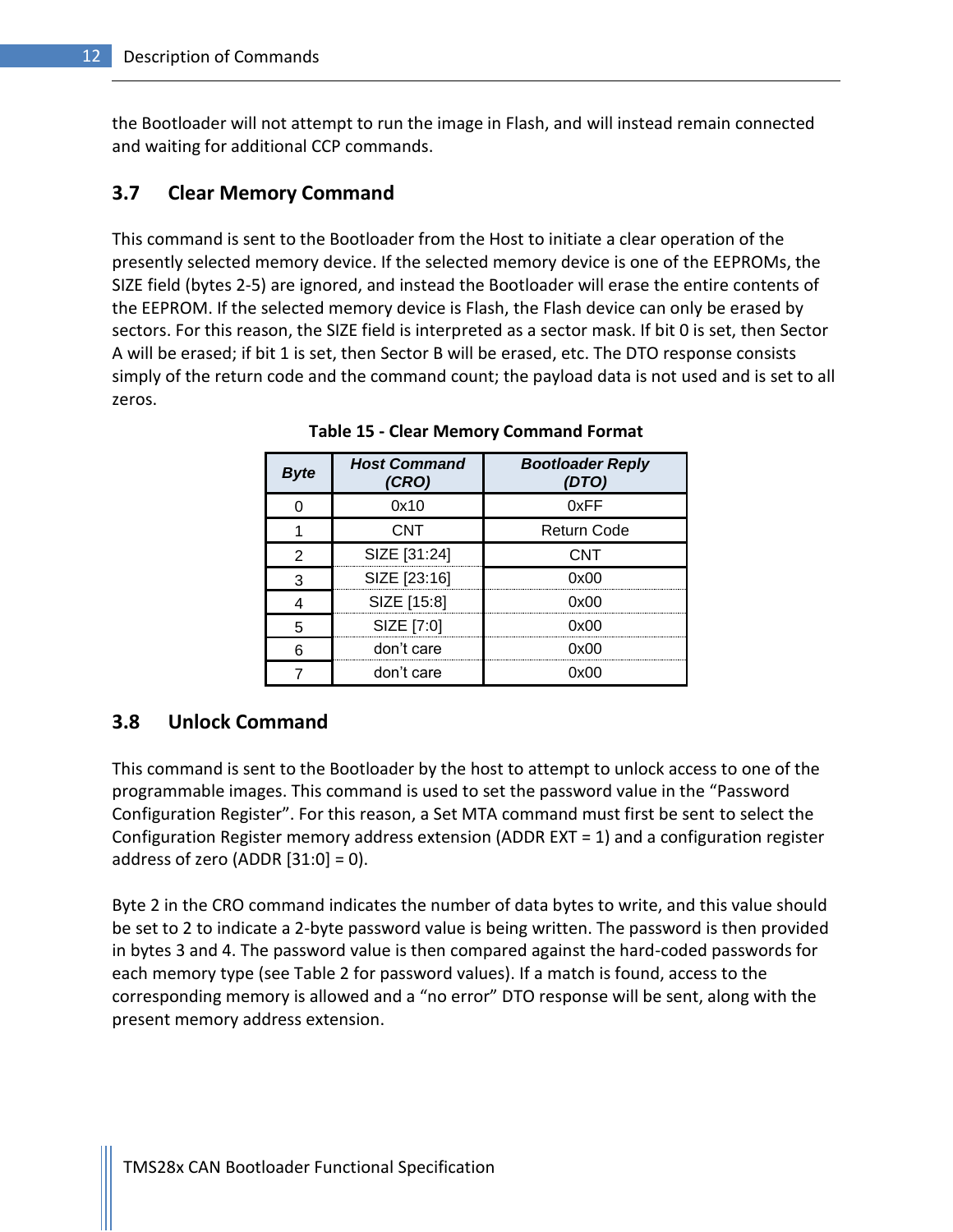<span id="page-14-1"></span>

| Bvte | <b>Host Command</b><br>(CRO) | <b>Bootloader Reply</b><br>(DTO) |
|------|------------------------------|----------------------------------|
|      | 0x13                         | 0xFF                             |
|      | <b>CNT</b>                   | <b>Return Code</b>               |
|      | በአበጋ                         | C.N.T                            |
|      | PW [15:8]                    | ADDR EXT                         |
|      | PW [7:0]                     | ი×იი                             |
|      | don't care                   | ∩x∩∩                             |
|      | don't care                   |                                  |
|      | don't care                   |                                  |

| <b>Table 16 - Unlock Command Format</b> |  |  |
|-----------------------------------------|--|--|
|-----------------------------------------|--|--|

### <span id="page-14-0"></span>**3.9 Action Service Request Command**

<span id="page-14-2"></span>The Bootloader uses the Action Service request command to allow the Host to change the bit rate of the communications interface (i.e. CAN bus or Serial Port). Bytes 2 and 3 of the CRO command define the "Action Type" – this value must be set to 0x81 to indicate a request to change the download bit rate. All other Action Types are ignored.

| Bvte | <b>Host Command</b><br>(CRO) | <b>Bootloader Reply</b><br>DTO) |
|------|------------------------------|---------------------------------|
|      | 0x21                         | n/a                             |
|      | <b>CNT</b>                   | n/a                             |
|      | <b>ACT NUM [15:8]</b>        | n/a                             |
|      | <b>ACT NUM [7:0]</b>         |                                 |
|      | DATA [15:8]                  | n/a                             |
|      | DATA [7:0]                   | n/a                             |
|      | don't care                   |                                 |
|      | don't care                   | n/a                             |

**Table 17 - Action Service Request Command Format**

CRO bytes 4 and 5 contain the action data – in this case the enumerated value for the desired bit rate setting. Valid bit rates are shown in the table below, with one column showing the standard values for the CAN-based Bootloaders and a second column showing the standard values for the Serial RS-232/422/485-based Bootloaders.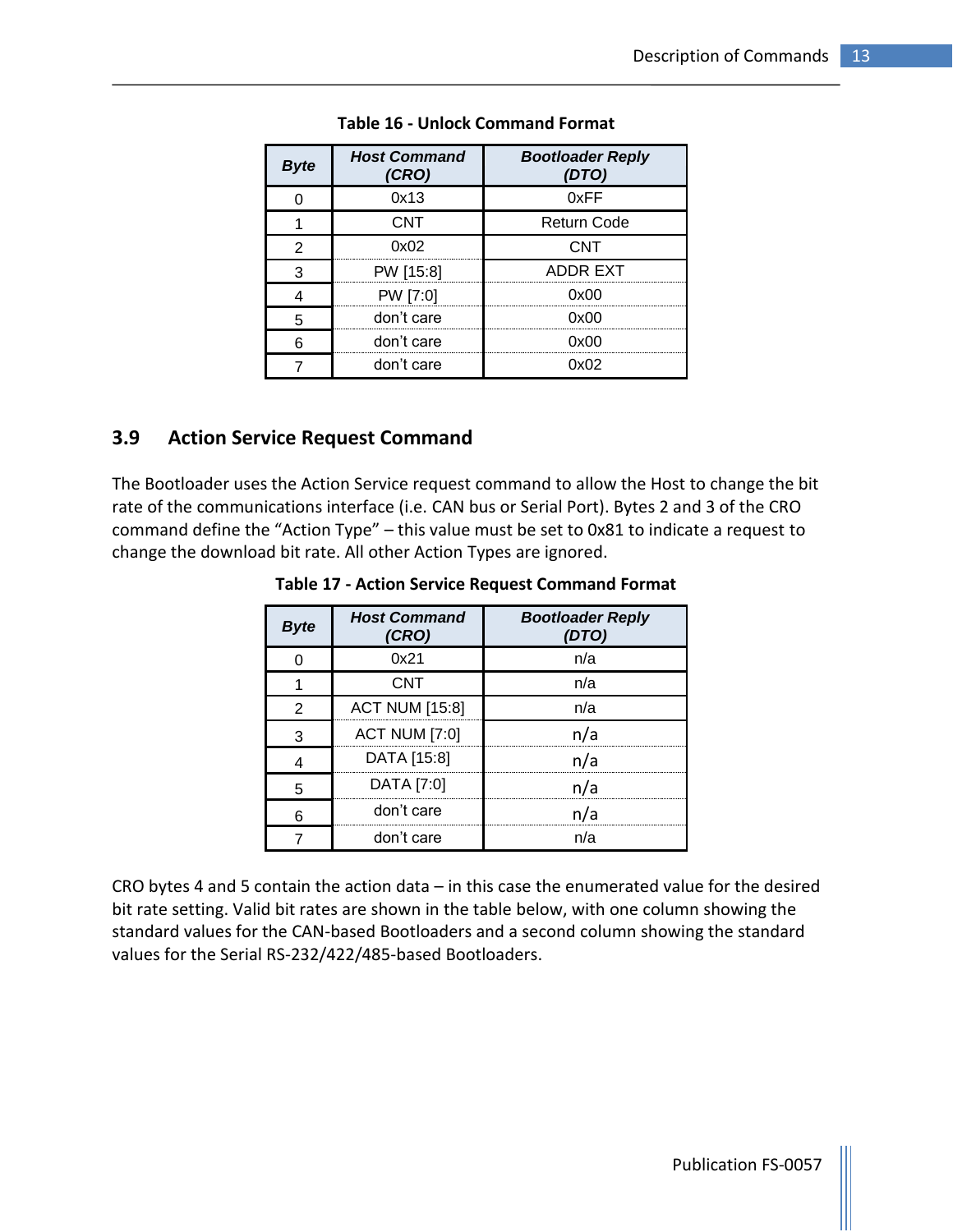<span id="page-15-2"></span>

| <b>Value</b> | <b>CAN Bit</b><br>Rate | <b>Serial Baud</b><br>Rate |
|--------------|------------------------|----------------------------|
|              | 1 Mbps                 | 2400                       |
|              | 500 Kbps               | 4800                       |
| 2            | 250 Kpbs               | 19200                      |
| 3            | 125 Kpbs               | 38400                      |
|              | 100 Kbps               | 57600                      |
| 5            | 50 Kbps                | 115200                     |

#### **Table 18 - Bit Rate Enumeration**

Note that upon power-up, the Bootloader automatically resets the serial bit rate to a known value. For CAN-based Bootloaders, the default CAN bit rate is 250 kbps. For Serial-based Bootloaders, the default baud rate is 19200. Once the bit rate has been changed, the Bootloader does not send a DTO response – instead, it reconfigures the CAN or serial interface with the newly selected bit rate and re-initializes the Bootloader application. At this point, the Host should not expect a DTO response, but should rather go back and attempt to reconnect to the Bootloader. When the Bootloader application resets, the connect timeout is extended to 30 seconds, so the host has up to 30 seconds to reconnect to the Bootloader or else the Bootloader will attempt to jump to Flash.

Once the bit rate has been changed, the Bootloader will continue to communicate at the new rate for all subsequent CCP operations. Note that the Bootloader will remain at this bit rate until either a) changed by the user using a new Action Service Request command or b) by cycling the power on the control board. Note that when cycling power, the Bootloader will revert back to the default bit rates and it will be necessary for the Host to change back to the original default bit rates if it wants to reconnect.

### <span id="page-15-0"></span>**4. Example Command Sequences**

This section provides example command sequences for the common Bootloader operations in order to illustrate how to use the CCP commands and what to expect in response.

### <span id="page-15-1"></span>**4.1 Program DSP Flash Memory**

Programming the DSP's Flash memory involves connecting to the Bootloader in the DSP, setting up the Bootloader's configuration registers, erasing the Flash, and finally programming the Flash. The process is described below for a 28335 DSP.

### *1. Host Connects to DSP Bootloader Application:*

*Connect Command*: *DSP Station Address = 0x0001*

TMS28x CAN Bootloader Functional Specification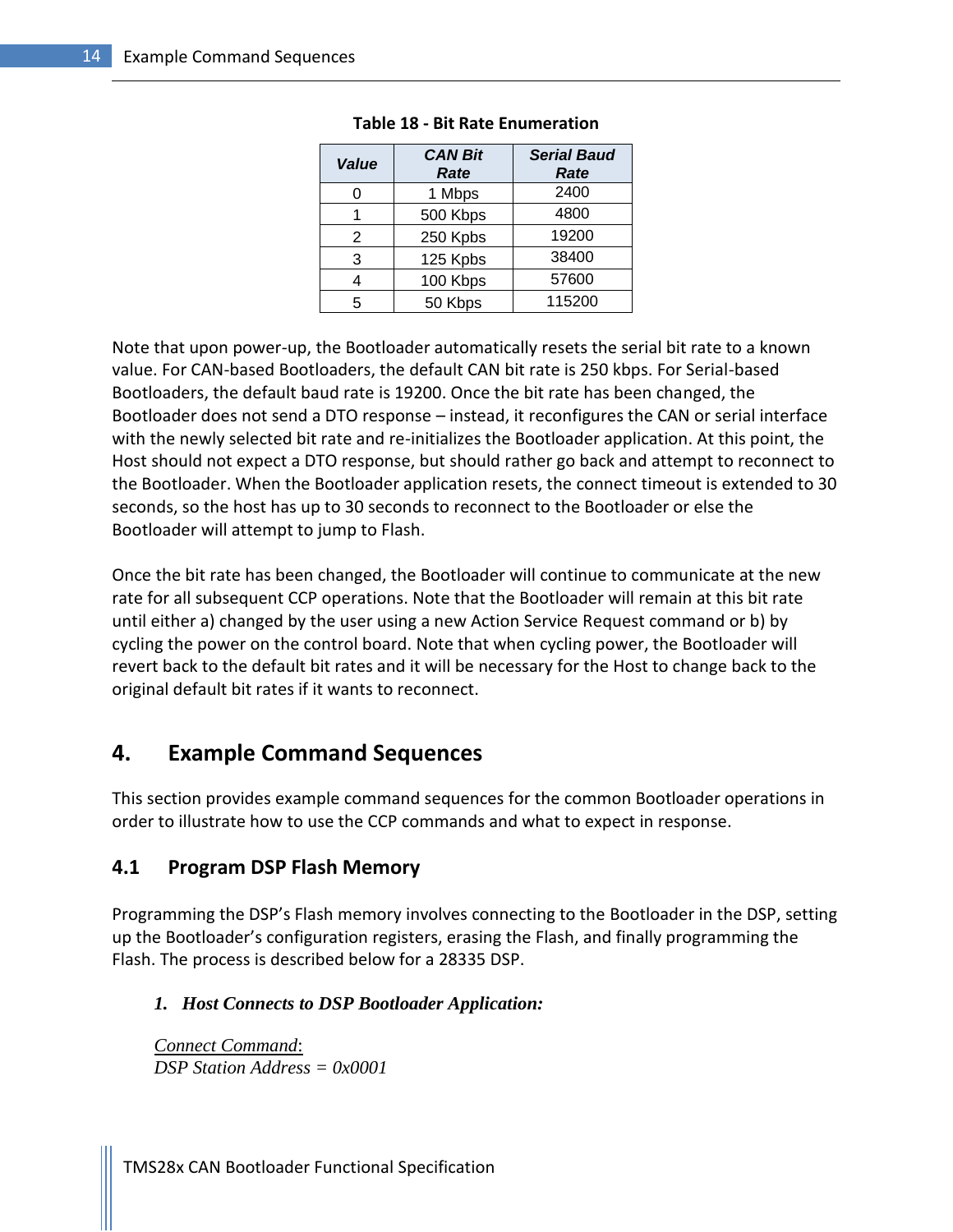| Host Command (CRO):                                               | $0x01$ CTR | 0x01 | 0x00 | $- -$ | $\qquad \qquad -$ | $- -$    | $- -$ |
|-------------------------------------------------------------------|------------|------|------|-------|-------------------|----------|-------|
| Bootloader Reply (DTO):   0xFF   STATUS   CTR   Maj Rev   Min Rev |            |      |      |       | Mai Part          | Min Part | $- -$ |
|                                                                   |            |      |      |       |                   |          |       |

*2. Host writes the password for Flash access by writing to the password configuration register. First, set the pointer (MTA) to the correct register address:*

#### *Set MTA Command*:

*MTA# = 0x00, Address Ext = 0x01(Cfg Reg Space), Address = 0x00000000 (Password addr)*

| Host Command (CRO): $\vert$ 0x02 $\vert$ CTR  |  |  |        | $\vert 0x00 \vert 0x01 \vert 0x00 \vert 0x00 \vert 0x00 \vert 0x00$ |               |    |
|-----------------------------------------------|--|--|--------|---------------------------------------------------------------------|---------------|----|
| Bootloader Reply (DTO):   0xFF   STATUS   CTR |  |  | $   -$ | and the second control                                              | $\sim$ $\sim$ | -- |

#### *3. Then write the password to the configuration register:*

*Unlock Command*: *Data size(bytes) = 0x02, PASSWORD = 0x1234*

| Host Command (CRO): $\vert$ 0x13 $\vert$ CTR                                                                                      |  |  | $0x02$   $0x12$   $0x34$ | $\sim$ $\sim$ $\sim$ | $\sim$ | $- -$ |
|-----------------------------------------------------------------------------------------------------------------------------------|--|--|--------------------------|----------------------|--------|-------|
| Bootloader Reply (DTO): $\vert$ 0xFF $\vert$ STATUS $\vert$ CTR $\vert$ 0x01 $\vert$ 0x00 $\vert$ 0x00 $\vert$ 0x00 $\vert$ 0x02. |  |  |                          |                      |        |       |

#### *4. Set MTA to Flash Space for Clear Command:*

*Set MTA Command*:

*MTA# = 0x00, Address Ext = 0x00 (Flash Space)*

| Host Command (CRO): $\vert$ 0x02 $\vert$ CTR                                                                |  | $\left  0x00 \right  0x00 \left  -1 \right  - \left  -1 \right $ |  |  |  |
|-------------------------------------------------------------------------------------------------------------|--|------------------------------------------------------------------|--|--|--|
| Bootloader Reply (DTO): $\vert$ 0xFF $\vert$ STATUS $\vert$ CTR $\vert$ -- $\vert$ -- $\vert$ -- $\vert$ -- |  |                                                                  |  |  |  |

#### *5. Erase the Flash by giving the Clear Memory command including the Sector Mask:*

#### *Clear Memory Command*:

*Flash Sector Selection Mask = 0x000000FF (erase all 8 sectors)*

| Host Command (CRO):                           | $0x10$ CTR |  |                                   |         | $0x00$   $0x00$   $0x00$   $0xFF$   -- |      |       |
|-----------------------------------------------|------------|--|-----------------------------------|---------|----------------------------------------|------|-------|
| Bootloader Reply (DTO):   0xFF   STATUS   CTR |            |  | <b>Contract Contract Contract</b> | $- -$ . | $- -$                                  | $-1$ | $- -$ |

*6. Program Flash by repeatedly issuing Set MTA commands to set the Address followed by Download 6 Bytes or Download commands until all desired memory locations are programmed. Since the MTA is auto-incremented by the DSP it only needs to be set by the Host when the data is not sequential (i.e. at the start of each S-Record). The Build Check Sum command should be issued to actually load the data into Flash (i.e. after each S-Record has been downloaded).*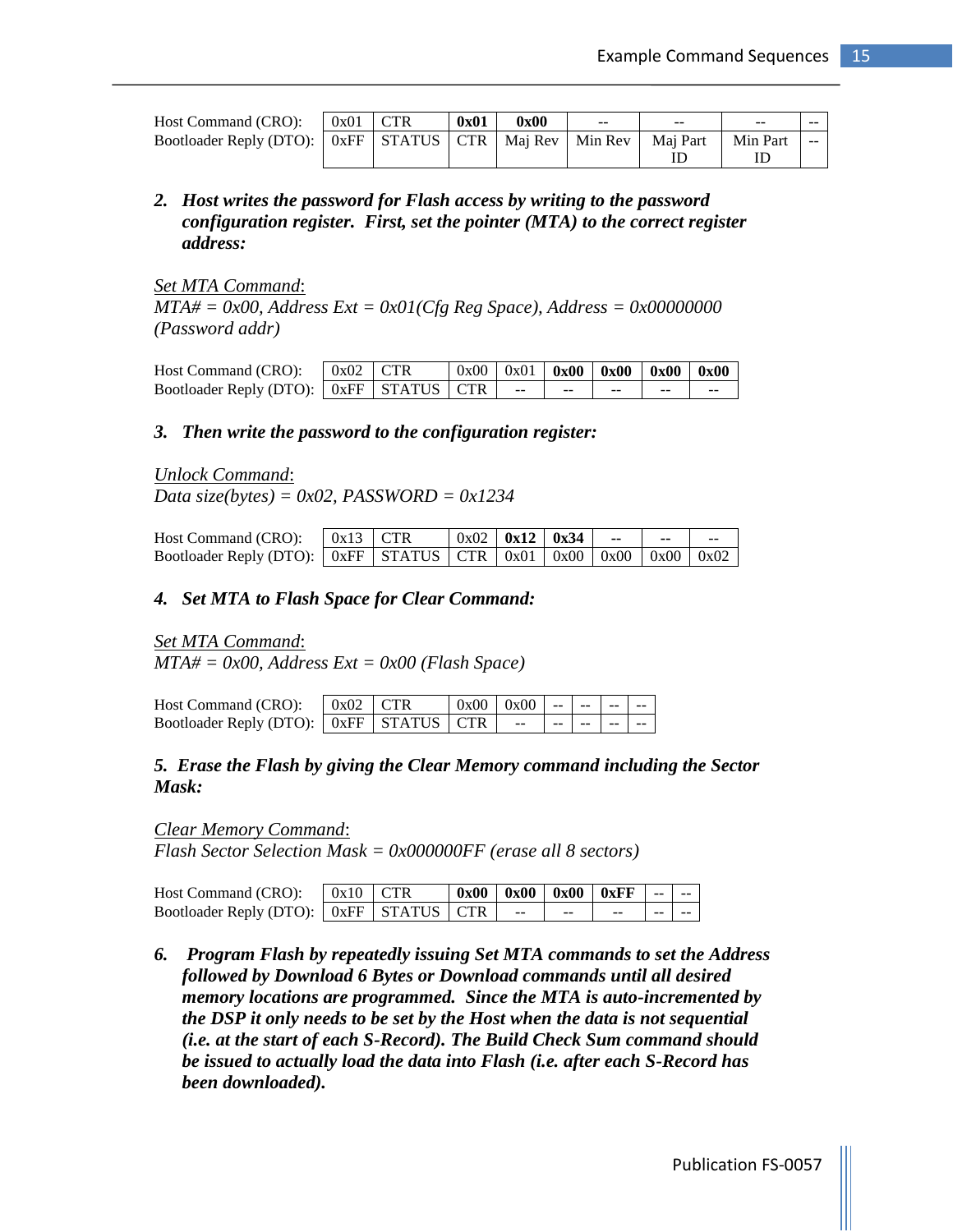#### *Set MTA Command*:

*MTA# = 0x00, Address Ext = 0x00, Address = 0x00338000*

| Host Command (CRO): $\vert$ 0x02 $\vert$ CTR  |  |                                     | $\vert 0x00 \vert 0x00 \vert 0x00 \vert 0x33 \vert 0x80 \vert 0x00$ |       |    |
|-----------------------------------------------|--|-------------------------------------|---------------------------------------------------------------------|-------|----|
| Bootloader Reply (DTO):   0xFF   STATUS   CTR |  | the contract of the contract of the | $\sim$ $\sim$                                                       | $- -$ | -- |

*Download\_6 Command*:

*Data = 0x01, 0x02, 0x03, 0x04, 0x05, 0x06*

| Host Command (CRO):                                                                    | $0x23$ CTR |  |  | $0x01$   $0x02$   $0x03$   $0x04$   $0x05$   $0x06$ |  |
|----------------------------------------------------------------------------------------|------------|--|--|-----------------------------------------------------|--|
| Bootloader Reply (DTO): $\vert$ 0xFF   STATUS   CTR   0x00   0x00   0x33   0x80   0x03 |            |  |  |                                                     |  |

#### *Download\_6 Command*:

*Data = 0x07, 0x08, 0x09, 0x0A, 0x0B, 0x0C*

| Host Command (CRO):                                                              | $0x23$ CTR |  |  | $0x07 + 0x08 + 0x09 + 0x0A + 0x0B + 0x0C$ |  |
|----------------------------------------------------------------------------------|------------|--|--|-------------------------------------------|--|
| Bootloader Reply (DTO):   0xFF   STATUS   CTR   0x00   0x00   0x33   0x80   0x06 |            |  |  |                                           |  |

#### *Build Check Sum Command*:

*Size = 12 (previous 2 Download 6 commands), CRC = 0x5432*

| Host Command (CRO): $\vert$ 0x0E $\vert$ CTR                                                           |  |  | $0x00$   $0x00$   $0x00$   $0x0C$   $0x54$   $0x32$ |      |
|--------------------------------------------------------------------------------------------------------|--|--|-----------------------------------------------------|------|
| Bootloader Reply (DTO): $\vert$ 0xFF $\vert$ STATUS $\vert$ CTR $\vert$ 0x00 $\vert$ 0x54 $\vert$ 0x32 |  |  |                                                     | $ -$ |

*Set MTA Command*:

*MTA# = 0x00, Address Ext = 0x00, Address = 0x003E9000*

| Host Command (CRO):                           | $0x02$ CTR |  |  | $\vert 0x00 \vert 0x00 \vert 0x00 \vert 0x3E \vert 0x90 \vert 0x00 \vert$ |       |    |
|-----------------------------------------------|------------|--|--|---------------------------------------------------------------------------|-------|----|
| Bootloader Reply (DTO):   0xFF   STATUS   CTR |            |  |  | $ -$                                                                      | $- -$ | -- |

#### *Download\_6 Command*:

*Data = 0x01, 0x02, 0x03, 0x04, 0x05, 0x06*

| Host Command (CRO):                                                                       | $0x22$ CTR |  | $0x01 + 0x02 + 0x03 + 0x04$ |  | $-10x05 + 0x06$ |
|-------------------------------------------------------------------------------------------|------------|--|-----------------------------|--|-----------------|
| Bootloader Reply (DTO):   0xFF   STATUS   CTR   0x00   <b>0x00   0x3E   0x90   0x03  </b> |            |  |                             |  |                 |

*Download Command*:

*Byte Count = 2, Data = 0x01, 0x02*

| Host Command (CRO):                                                                    | $\vert$ 0x03 $\vert$ CTR |  | $0x02$   $0x01$   $0x02$ | $- -$ | $- -$ | -- |
|----------------------------------------------------------------------------------------|--------------------------|--|--------------------------|-------|-------|----|
| Bootloader Reply (DTO): $\vert$ 0xFF   STATUS   CTR   0x00   0x00   0x3E   0x90   0x04 |                          |  |                          |       |       |    |

#### *Build Check Sum Command*:

*Size = 8 (previous Download 6 & Download commands), CRC = 0x6833*

| Host Command (CRO): $\vert$ 0x0E $\vert$ CTR                       |  |  | $0x00$   $0x00$   $0x00$   $0x08$   $0x68$   $0x33$ |       |    |
|--------------------------------------------------------------------|--|--|-----------------------------------------------------|-------|----|
| Bootloader Reply (DTO):   0xFF   STATUS   CTR   0x00   0x68   0x33 |  |  |                                                     | $- -$ | -- |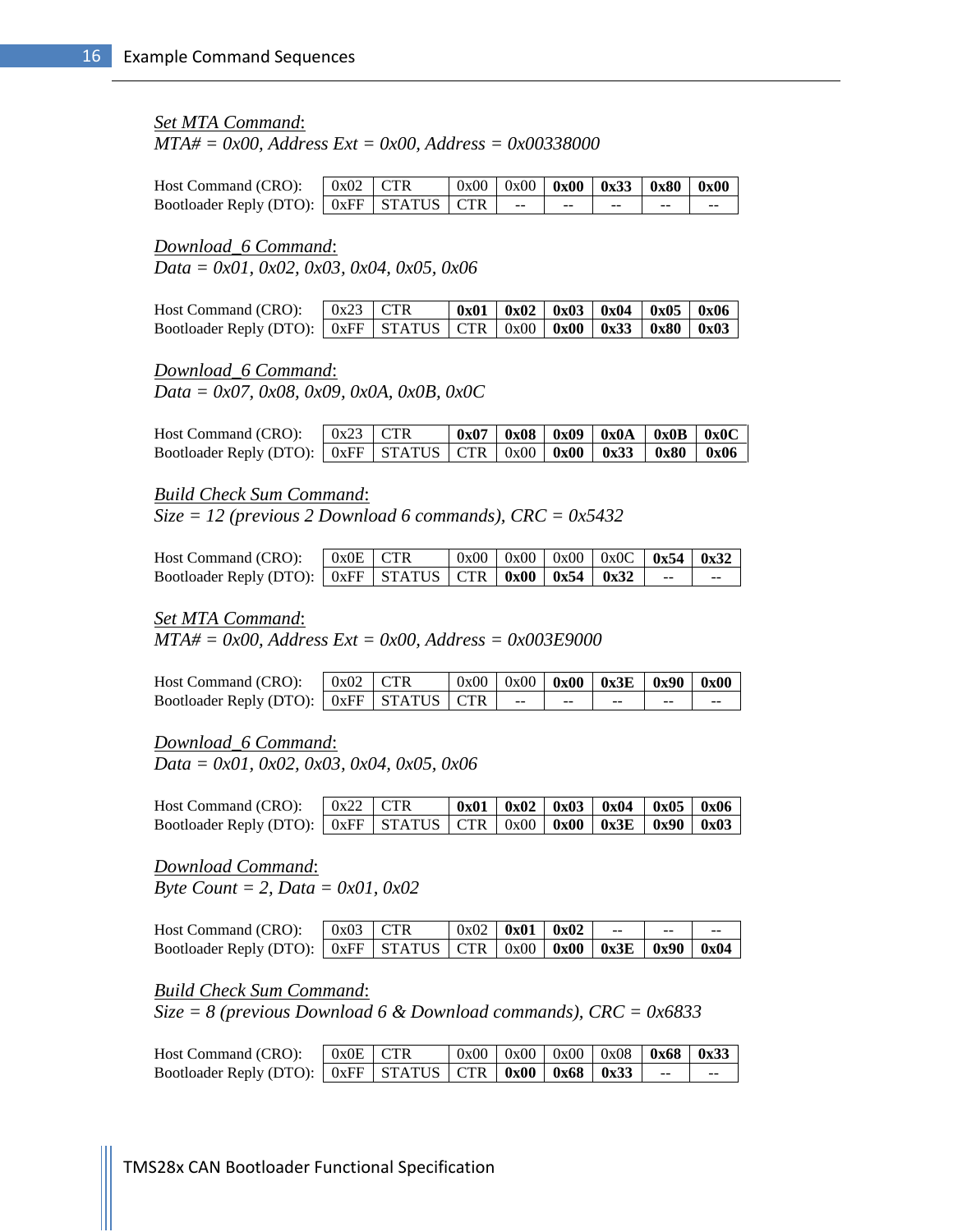*Build Image Check Sum Command*: *Size = 0, CRC = 0x3579*

| Host Command (CRO): $\vert$ 0x0E $\vert$ CTR                             |  |  | $\vert 0x00 \vert 0x00 \vert 0x00 \vert 0x00 \vert 0x35 \vert 0x79$ |       |    |
|--------------------------------------------------------------------------|--|--|---------------------------------------------------------------------|-------|----|
| Bootloader Reply (DTO): $\vert$ 0xFF   STATUS   CTR   0x00   0x35   0x79 |  |  |                                                                     | $- -$ | -- |

#### *7. Disconnect from the DSP causing it to jump to the application:*

*Disconnect Command*: *EndOfSession = 0x01, DSP Station Address = 0x0001*

| Host Command (CRO):                                | $0x07$ CTR |  |  | $\left  0x01 \right  = \left  0x01 \right  0x00$ |       |  |
|----------------------------------------------------|------------|--|--|--------------------------------------------------|-------|--|
| Bootloader Reply (DTO):   0xFF   STATUS   CTR   -- |            |  |  | $\sim$ $\sim$                                    | $- -$ |  |

### <span id="page-18-0"></span>**4.2 Updating Serial EEPROMs**

The process for reprogramming both the Bootloader and Data EEPROM devices is the same. Upgrading the EEPROM involves connecting to the DSP, setting up the Bootloader's configuration registers, erasing the Serial EEPROM, and finally programming the Serial EEPROM. This example is for the Bootloader EEPROM.

#### *1. Host Connects to DSP Bootloader Application:*

*Connect Command*: *DSP Station Address = 0x0001*

| Host Command (CRO):                                                                                         | $0x01$ CTR |  | $\left[0x01\right]0x00$ ----- |  |  |
|-------------------------------------------------------------------------------------------------------------|------------|--|-------------------------------|--|--|
| Bootloader Reply (DTO): $\vert$ 0xFF $\vert$ STATUS $\vert$ CTR $\vert$ -- $\vert$ -- $\vert$ -- $\vert$ -- |            |  |                               |  |  |

#### *2. Host needs to write the password for the operation by writing to the configuration register. First, set the pointer (MTA) to the correct register address:*

*Set MTA Command*:

 $MTA# = 0x00$ , Address Ext =  $0x01$ (Config Reg Space), Address =  $0x00000000$ *(Password addr)*

| Host Command (CRO): $\vert$ 0x02 $\vert$ CTR  |  |                                           | $\vert 0x00 \vert 0x01 \vert 0x00 \vert 0x00 \vert 0x00 \vert 0x00$ |    |      |
|-----------------------------------------------|--|-------------------------------------------|---------------------------------------------------------------------|----|------|
| Bootloader Reply (DTO):   0xFF   STATUS   CTR |  | <b>Service Contract Contract Contract</b> | $- -$                                                               | -- | $ -$ |

#### *3. Then write the password to the configuration register:*

*Unlock Command*: *Data size(bytes) = 2, PASSWORD = 0xABCD*

| Host Command (CRO):                                                              | $0x13$ CTR |  | $\vert$ 0x02 $\vert$ <b>0xCD</b> $\vert$ <b>0xAB</b> $\vert$ |  | $- -$ | -- |
|----------------------------------------------------------------------------------|------------|--|--------------------------------------------------------------|--|-------|----|
| Bootloader Reply (DTO):   0xFF   STATUS   CTR   0x01   0x00   0x00   0x00   0x01 |            |  |                                                              |  |       |    |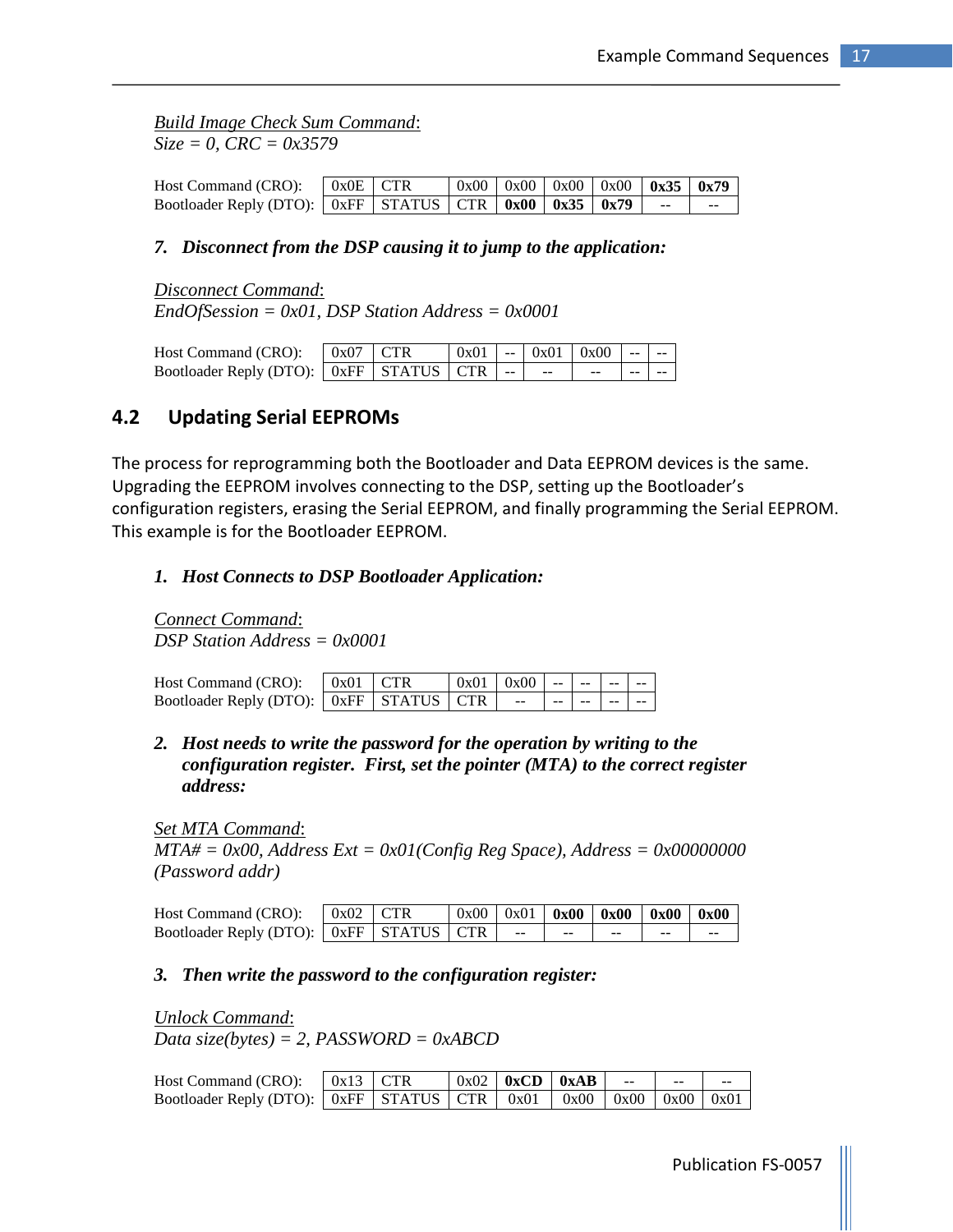#### *4. Set MTA to Serial EEPROM Space for Clear Command:*

#### *Set MTA Command*:

*MTA# = 0, Address Ext = 2 (Bootloader EEPROM)*

| Host Command (CRO): $\vert$ 0x02 $\vert$ CTR                                                                |  | $\vert 0x00 \vert 0x02 \vert - \vert - \vert - \vert - \vert -$ |  |  |
|-------------------------------------------------------------------------------------------------------------|--|-----------------------------------------------------------------|--|--|
| Bootloader Reply (DTO): $\vert$ 0xFF $\vert$ STATUS $\vert$ CTR $\vert$ -- $\vert$ -- $\vert$ -- $\vert$ -- |  |                                                                 |  |  |

#### *5. Erase the Serial EEPROM by giving the Clear Memory:*

#### *Clear Memory Command*:

*EEPROM Sector Selection Mask = 0x00000000 (don't care)*

| Host Command (CRO):                           | $0x10$ CTR |  |        |                                     | $\vert 0x00 \vert 0x00 \vert 0x00 \vert 0x00 \vert - \vert$ |       |  |
|-----------------------------------------------|------------|--|--------|-------------------------------------|-------------------------------------------------------------|-------|--|
| Bootloader Reply (DTO):   0xFF   STATUS   CTR |            |  | $   -$ | the contract of the contract of the | $- -$                                                       | $- -$ |  |

*6. Program the Serial EEPROM by repeatedly issuing Set MTA commands to set the Address followed by Download 6 Bytes or Download commands until all desired memory locations are programmed. Since the MTA is autoincremented by the DSP it only needs to be set by the Host when the data is not sequential (i.e. at the start of each S-Record). The Build Check Sum command should be issued to actually load the data into EEPROM (i.e. after each S-Record has been downloaded).*

*Set MTA Command*:

*MTA# = 0, Address Ext = 0x02, Address = 0x00000000* 

| Host Command (CRO): $\vert$ 0x02 $\vert$ CTR  |  |  | $\vert 0x00 \vert 0x02 \vert 0x00 \vert 0x00 \vert 0x00 \vert 0x00$ |                |       |  |
|-----------------------------------------------|--|--|---------------------------------------------------------------------|----------------|-------|--|
| Bootloader Reply (DTO):   0xFF   STATUS   CTR |  |  | المستقبل المستحدث                                                   | <b>Service</b> | $- -$ |  |

*Download\_6 Command*:

*Data = 0x01, 0x02, 0x03, 0x04, 0x05, 0x06* 

| Host Command (CRO):                                                              | $\vert$ 0x23 $\vert$ CTR |  |  | $0x01$   $0x02$   $0x03$   $0x04$   $0x05$   $0x06$ |  |
|----------------------------------------------------------------------------------|--------------------------|--|--|-----------------------------------------------------|--|
| Bootloader Reply (DTO):   0xFF   STATUS   CTR   0x02   0x00   0x00   0x00   0x06 |                          |  |  |                                                     |  |

*Download\_6 Command*:

*Data = 0x07, 0x08, 0x09, 0x0A, 0x0B, 0x0C* 

| Host Command (CRO):                                                                           | $0x23$ CTR |  |  | $\vert 0x07 \vert 0x08 \vert 0x09 \vert 0x0A \vert 0x0B \vert 0x0C$ |  |
|-----------------------------------------------------------------------------------------------|------------|--|--|---------------------------------------------------------------------|--|
| Bootloader Reply (DTO): $\vert$ 0xFF   STATUS   CTR   0x02   0x00   0x00   0x00   0x00   0x00 |            |  |  |                                                                     |  |

*Build Check Sum Command*:

*Size = 12 (previous 2 Download 6 commands), CRC = 0x5432*

| Host Command (CRO):                                                                                    | $\vert$ 0x0E $\vert$ CTR |  |  | $0x00$   $0x00$   $0x00$   $0x0C$   $0x54$   $0x32$ |       |       |
|--------------------------------------------------------------------------------------------------------|--------------------------|--|--|-----------------------------------------------------|-------|-------|
| Bootloader Reply (DTO): $\vert$ 0xFF $\vert$ STATUS $\vert$ CTR $\vert$ 0x02 $\vert$ 0x54 $\vert$ 0x32 |                          |  |  |                                                     | $- -$ | $- -$ |

TMS28x CAN Bootloader Functional Specification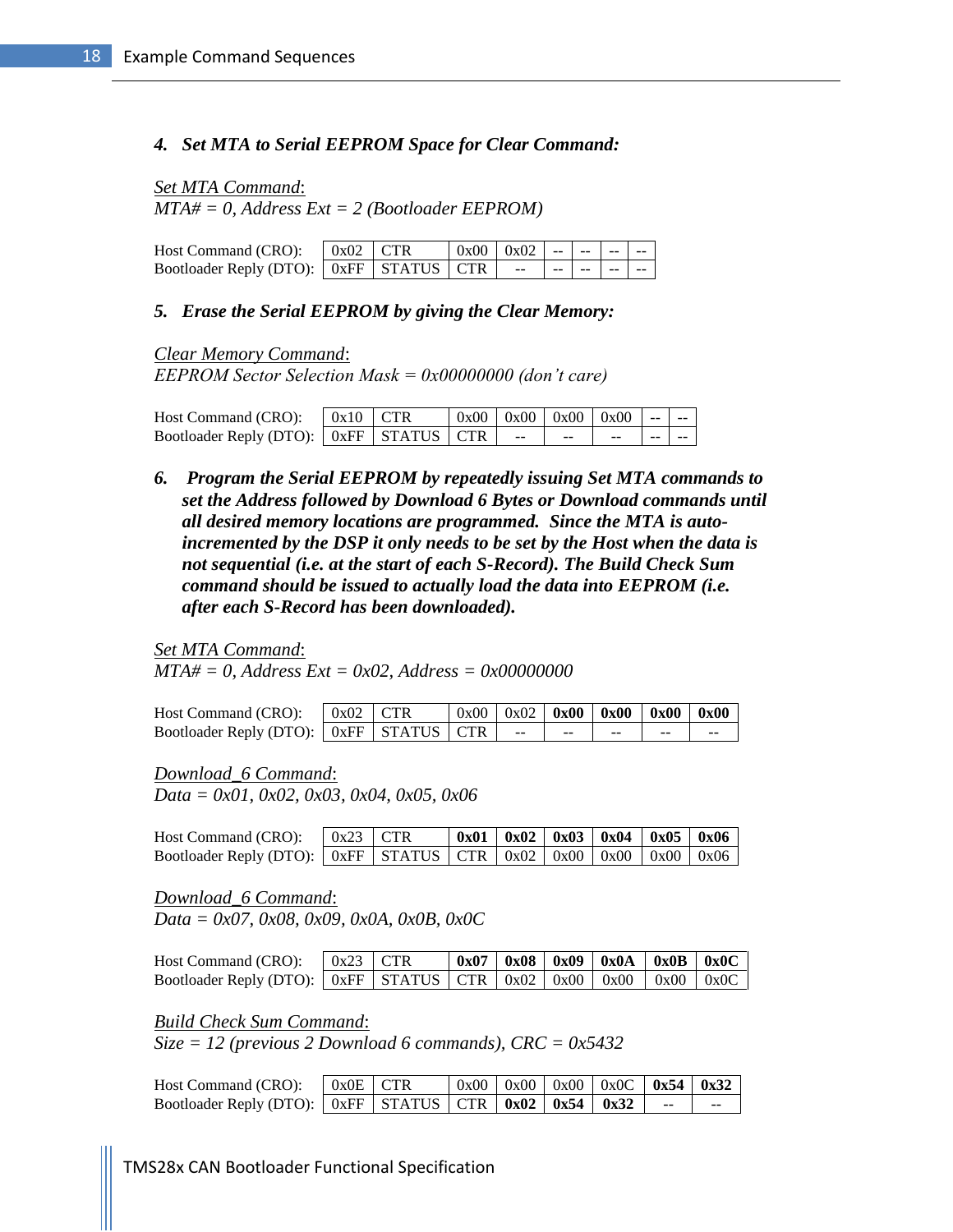#### *Set MTA Command*: *MTA# = 0, Address Ext = 0x02, Address = 0x00000200*

| Host Command (CRO): $\vert$ 0x02 $\vert$ CTR  |  |  |                   | $\vert 0x00 \vert 0x02 \vert 0x00 \vert 0x00 \vert 0x02 \vert 0x00$ |               |       |
|-----------------------------------------------|--|--|-------------------|---------------------------------------------------------------------|---------------|-------|
| Bootloader Reply (DTO):   0xFF   STATUS   CTR |  |  | المستقبل المستقبل | $ -$                                                                | $\sim$ $\sim$ | $- -$ |

*Download\_6 Command*: *Data = 0x01, 0x02, 0x03, 0x04, 0x05, 0x06*

| Host Command (CRO): $\vert$ 0x23 $\vert$ CTR |  |  | $\vert 0x01 \vert 0x02 \vert 0x03 \vert 0x04 \vert 0x05 \vert 0x06$ |  |
|----------------------------------------------|--|--|---------------------------------------------------------------------|--|
|                                              |  |  |                                                                     |  |

Bootloader Reply (DTO): 0xFF STATUS CTR 0x02 0x02 0x00 0x00 0x06

*Download Command*:

*Byte Count = 2, Data = 0x01, 0x02*

| Host Command (CRO): $\vert$ 0x03 $\vert$ CTR                                                                                     |  | $0x02$ $0x01$ $0x02$ |  | and the contract of | -- |
|----------------------------------------------------------------------------------------------------------------------------------|--|----------------------|--|---------------------|----|
| Bootloader Reply (DTO): $\vert$ 0xF $\vert$ STATUS $\vert$ CTR $\vert$ 0x02 $\vert$ 0x02 $\vert$ 0x00 $\vert$ 0x00 $\vert$ 0x08. |  |                      |  |                     |    |

#### *Build Check Sum Command*:

*Size = 8 (previous Download 6 & Download commands), CRC = 0x6833*

| Host Command (CRO):                                                      | $0x0E$ CTR |  |  | $0x00$   0x00   0x00   0x08   <b>0x68   0x33</b> |       |    |
|--------------------------------------------------------------------------|------------|--|--|--------------------------------------------------|-------|----|
| Bootloader Reply (DTO): $\vert$ 0xFF   STATUS   CTR   0x02   0x68   0x33 |            |  |  |                                                  | $- -$ | -- |

*Build Image Check Sum Command*: *Size = 0, CRC = 0x2468*

| Host Command (CRO):                                                                                    | $0x0E$ CTR |  |  | $0x00$   $0x00$   $0x00$   $0x00$   $0x24$   $0x68$ |    |
|--------------------------------------------------------------------------------------------------------|------------|--|--|-----------------------------------------------------|----|
| Bootloader Reply (DTO): $\vert$ 0xFF $\vert$ STATUS $\vert$ CTR $\vert$ 0x02 $\vert$ 0x24 $\vert$ 0x68 |            |  |  |                                                     | -- |

#### *7. Disconnect from the DSP causing it to jump to (execute) the application:*

*Disconnect Command*: *EndOfSession = 0x01, DSP Station Address = 0x0001*

| Host Command (CRO):                           | $\vert$ 0x07 $\vert$ CTR |  |     | $\vert 0x01 \vert - \vert 0x01 \vert 0x00$ |     | $- -$ | $ -$ |
|-----------------------------------------------|--------------------------|--|-----|--------------------------------------------|-----|-------|------|
| Bootloader Reply (DTO):   0xFF   STATUS   CTR |                          |  | --- |                                            | $-$ | $ -$  | $ -$ |

### <span id="page-20-0"></span>**5. Bootloader and Application Interaction**

The Bootloader provides two points of interaction with the running Flash application through two sets of RAM based variables. These variables are at "known" memory locations. Use of this interaction mechanism is voluntary on the part of the Flash application.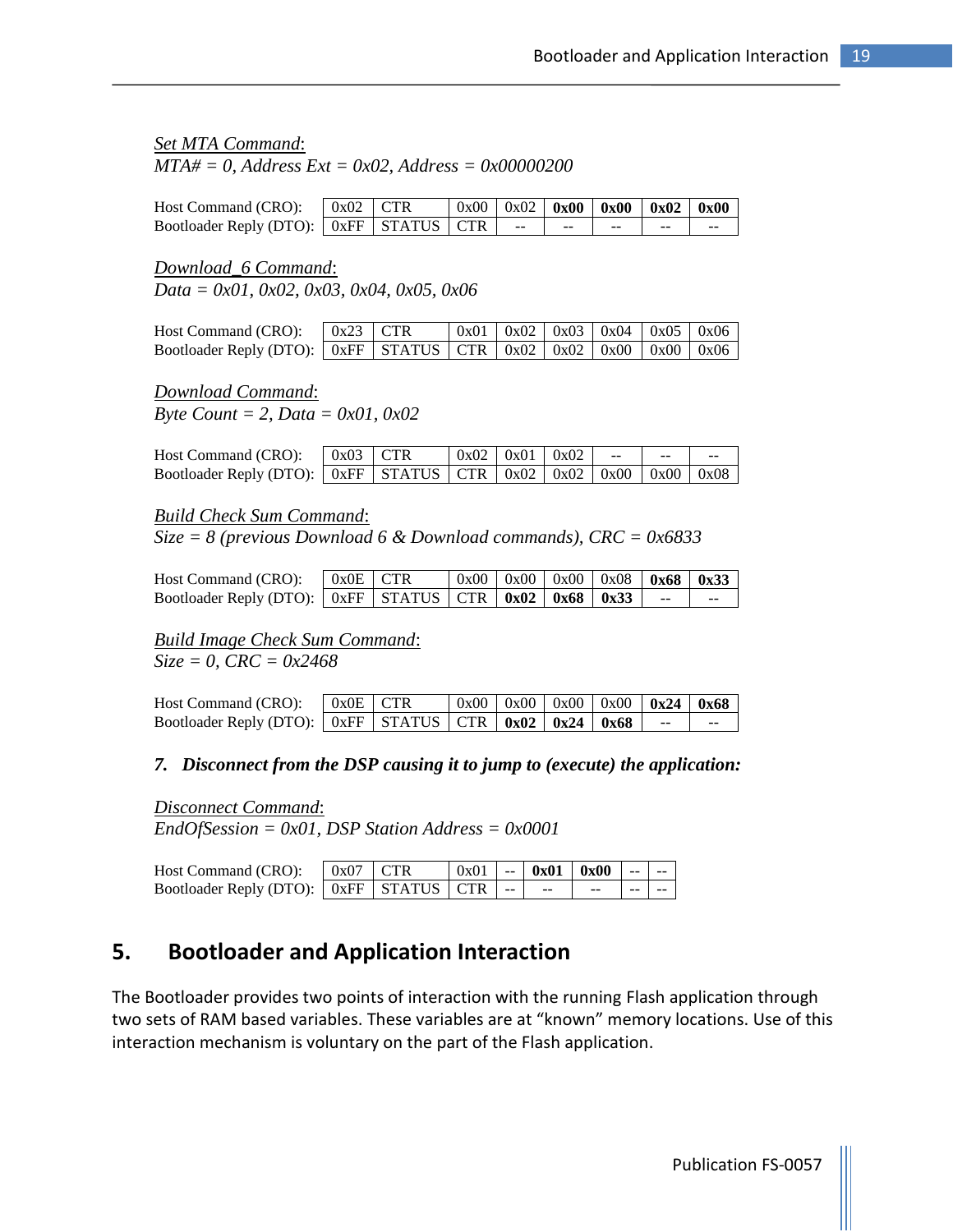### <span id="page-21-0"></span>**5.1 Bootloader Version Number**

The first interaction mechanism is a way in which the Bootloader can inform the Flash application which version of Bootloader is resident in the serial EEPROM. A reserved memory section of two 16-bit variables reside at physical addresses 0x07F3 and 0x07F4. Keep in mind, that memory as addressed, accesses 16-bit quantities not 8-bit. The 16-bit quantity at location 0x07F3 is the **MAJOR** version of the Bootloader and the 16-bit quantity at location 0x07F4 is the **MINOR** version of the Bootloader. These values are placed there by the Bootloader just prior to loading and executing the Flash application. If the Flash application has no need for this information, those memory locations are free to be re-used. They are in fact, free to be re-used even if the Flash application wants the Bootloader version numbers. In the latter case, the application must simply extract the values prior to re-using the locations.

### <span id="page-21-1"></span>**5.2 Forcing a Modified Reboot**

This second point of interaction is a means by which the application can affect a reset of the DSP and instruct the Bootloader to modify its boot procedure slightly. The Bootloader is simple in its logic at bootstrap. After some preliminary system initialization, it waits two seconds for the receipt of a valid CCP message. If a message is received, it then assumes communication with a CCP v2.1 aware host application for download instructions. If after two seconds, no message is received, then the Bootloader assumes that there is no host available and that the Flash application should be executed.

However, sometimes this two second window of time may not be sufficient for the host to initiate communication with the Bootloader. For example, the Flash application in the normal course of its communications with the host, may decide that it wants an upgraded version of either the Bootloader or itself to be downloaded. The trick is then to re-invoke the Bootloader and ensure that it waits long enough for the host to gather its resources to effect communication with the host. If the mechanism described below is used, the initial wait by the Bootloader is extended from two seconds to 16 seconds for this single reboot.

A reserved memory section of three 16-bit variables reside at the physical address location 0x007F0. The 16-bit quantities at locations 0x007F0 and 0x007F1 are simply numbers, any numbers the application wishes. Then, the 16-bit value at location 0x007F2 is the **CRC** of those two previous numbers. Just prior to the Bootloader looking for a CCP message from the host, it checks these two values and their **CRC**. If the **CRC** is valid, then the normal two second wait is extended to 16 seconds for this single boot. To affect this, the application writes two random numbers into the first two locations, calculates a **CRC** for them and puts this in the third location, then allows the *Watchdog* timer to expire to affect a DSP reset. That's all there is to this procedure. If the Flash application has no need for this, those memory locations are free to be re-used. They are in fact, free to be re-used at any time except prior to a reboot procedure.

The following code snippet shows an example of setting the reboot key/CRC and then tripping the watchdog.

TMS28x CAN Bootloader Functional Specification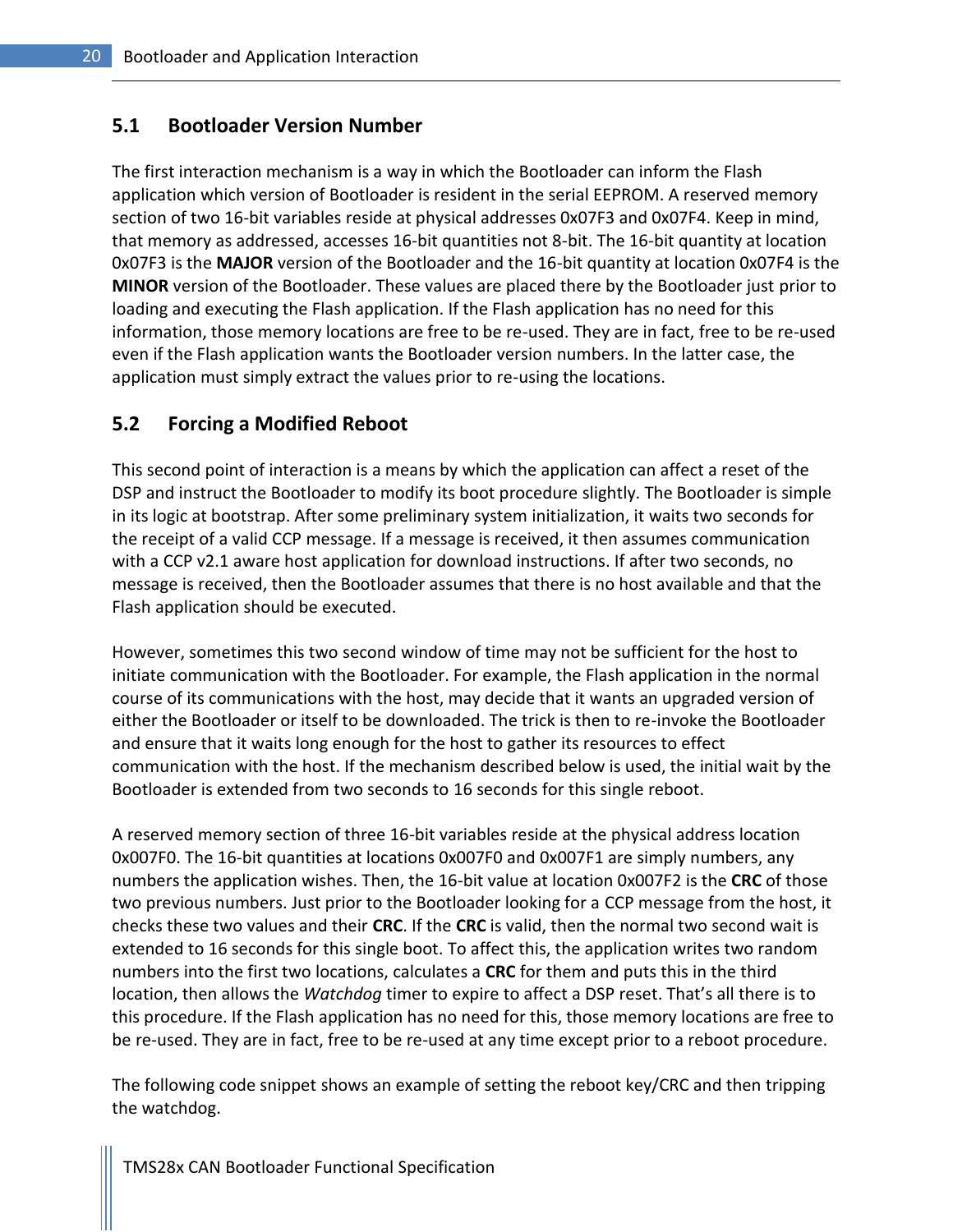### <span id="page-22-0"></span>**5.3 Code to Trip the Watchdog**

The following code places two unimportant values in the first two locations and then calculates a valid CRC for them, placing that in the third location. Then the *Watchdog* counter register is set to a very small number and then enabled. The endless loop at the end of the code is just waiting for the hard reset to occur.

```
 //-------------------------------------------------------------
     // Variables
    Uint16 *pBootKeyVal1 = ( Uint16 * ) 0x07F0;
    Uint16 *pBootKeyVal2 = ( Uint16 * ) 0x07F1;
    Uint16 *pBootKeyCrc = ( Uint16 * ) 0x07F2;
    Uint16 tmpC = 0xFFF; //-------------------------------------------------------------
     // Define any 'bootkey sequence' with a valid CRC ...
     *pBootKeyVal1 = 0x1234;
    *pBootKeyVal2 = 0x5678;
     blCrc16Run ( ( char * ) pBootKeyVal1 >> 8, &tmpCrc );
     blCrc16Run ( ( char * ) pBootKeyVal1 & 0x00FF, &tmpCrc );
     blCrc16Run ( ( char * ) pBootKeyVal2 >> 8, &tmpCrc );
     blCrc16Run ( ( char * ) pBootKeyVal2 & 0xFF, &tmpCrc );
    *pBootKeyCrc = tmpCrc;
     //-------------------------------------------------------------
     // Fire-up the WATCHDOG and let it trip ...
EALLOW; the contract of the contract of the contract of the contract of the contract of the contract of the contract of the contract of the contract of the contract of the contract of the contract of the contract of the co
 SysCtrlRegs.WDCNTR = 0x0010; // register definitions that
    SysCtrlRegs.WDCR = 0x0028; // are provided with TI's EDIS; // Code Composer
     //-----------------------------------------------------------------
     // Now just wait for a reboot ...
    while (1);
```
### <span id="page-22-1"></span>**6. CCP Over Modbus**

By its very definition, the CCP protocol is meant to be used on a CAN-based system. However, many of Oztek's standard controller's also provide serial RS-232/422/485 interfaces. For end user systems which use a serial interface to the controller and do not implement a CAN interface, Oztek has developed a serial Bootloader application that implements the CCP CRO/DTO messaging protocol as described in the previous sections of this manual. The serial communications protocol uses the Modbus protocol to access a set of 16-bit registers that are used to emulate the CRO command message from the host and the DTO response message from the Bootloader.

Publication FS-0057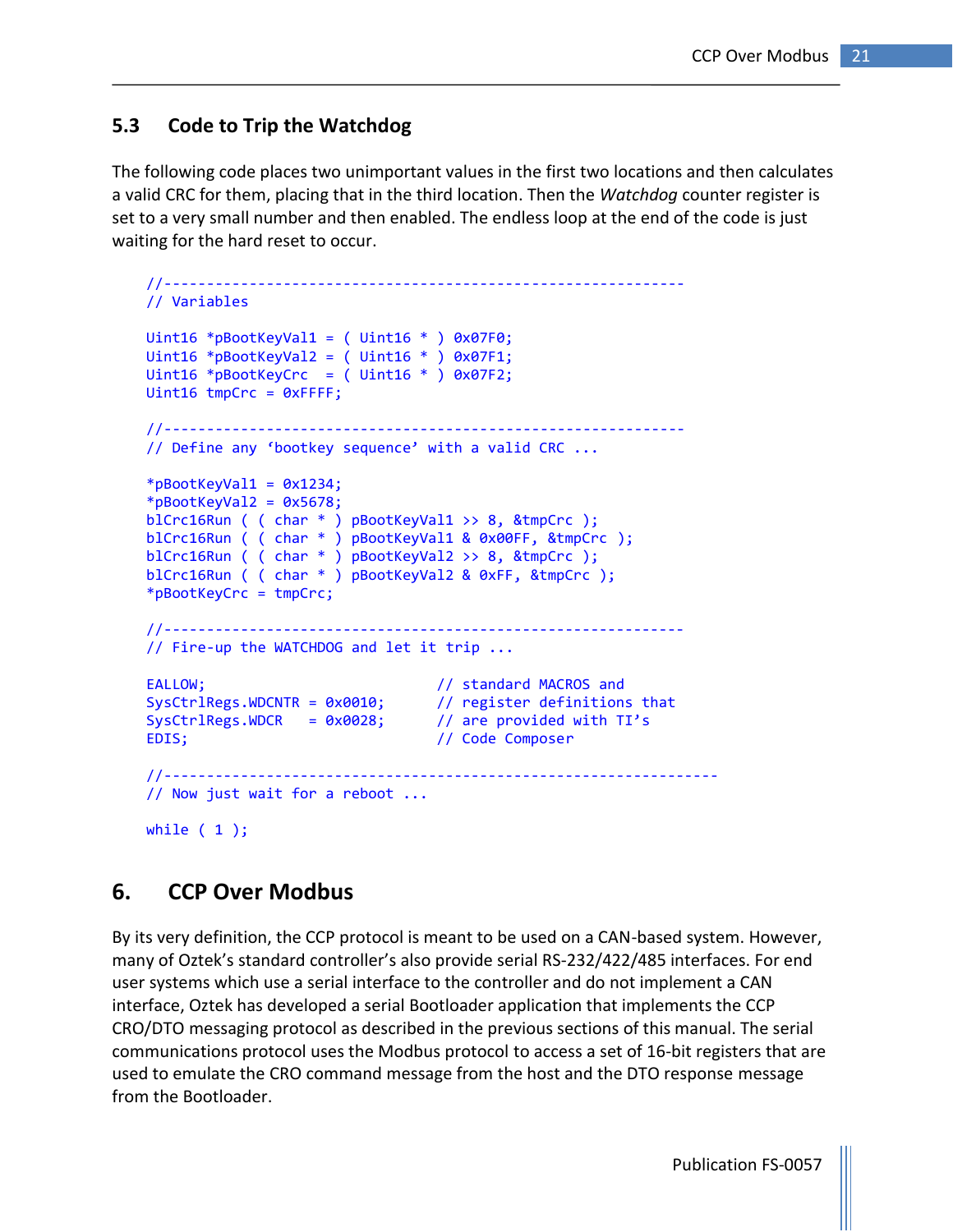<span id="page-23-0"></span>A Modbus reference guide can be downloaded at: [http://modbus.org/docs/PI\\_MBUS\\_300.pdf.](http://modbus.org/docs/PI_MBUS_300.pdf)

### **6.1 Serial Bus Configuration**

The serial Bootloader defaults to using the following serial port properties:

- Data Bits: 8 Parity: None • Stop Bits: 1 Flow Control: None Baud Rate: 19200 bits per second
- Modbus Slave Address 2

The Baud Rate may be temporarily changed to a different rate as described earlier in section [3.9](#page-14-0) [\(Action Service Request Command\)](#page-14-0).

The Modbus Slave Address defaults to a value of 2, as this is the default address for most of Oztek's Modbus-based controllers. The user has the option of changing the default Modbus Slave Address for their target controller by changing a data byte stored in the 4<sup>th</sup>-to-last memory location in the Bootloader EEPROM. For a 128kbit EEPROM device (which is typical on most Oztek controllers), this would be EEPROM address 0x3FFE. At power-up, the serial Bootloader reads the value stored at this location. If it is a valid and unique Modbus slave address (1 to 247), then the Bootloader will use this as the slave address. Otherwise, if the value is 0 or 248 and above, the Bootloader will assume the user has not set this value and will default to a slave address of 2.

It is up to the user's control application to provide a means for setting or changing this memory location within the Bootloader EEPROM. Care must be taken to not change any of the other EEPROM memory locations as this could lead to corrupting the Bootloader application.

### <span id="page-23-1"></span>**6.2 Modbus Register Map**

As previously mentioned, the CRO and DTO message objects described in the CCP protocol have been mapped to multiple 16-bit Modbus registers in the serial Bootloader application. The register map, including the most significant and least significant byte mappings to the actual CRO/DTO messages is as follows: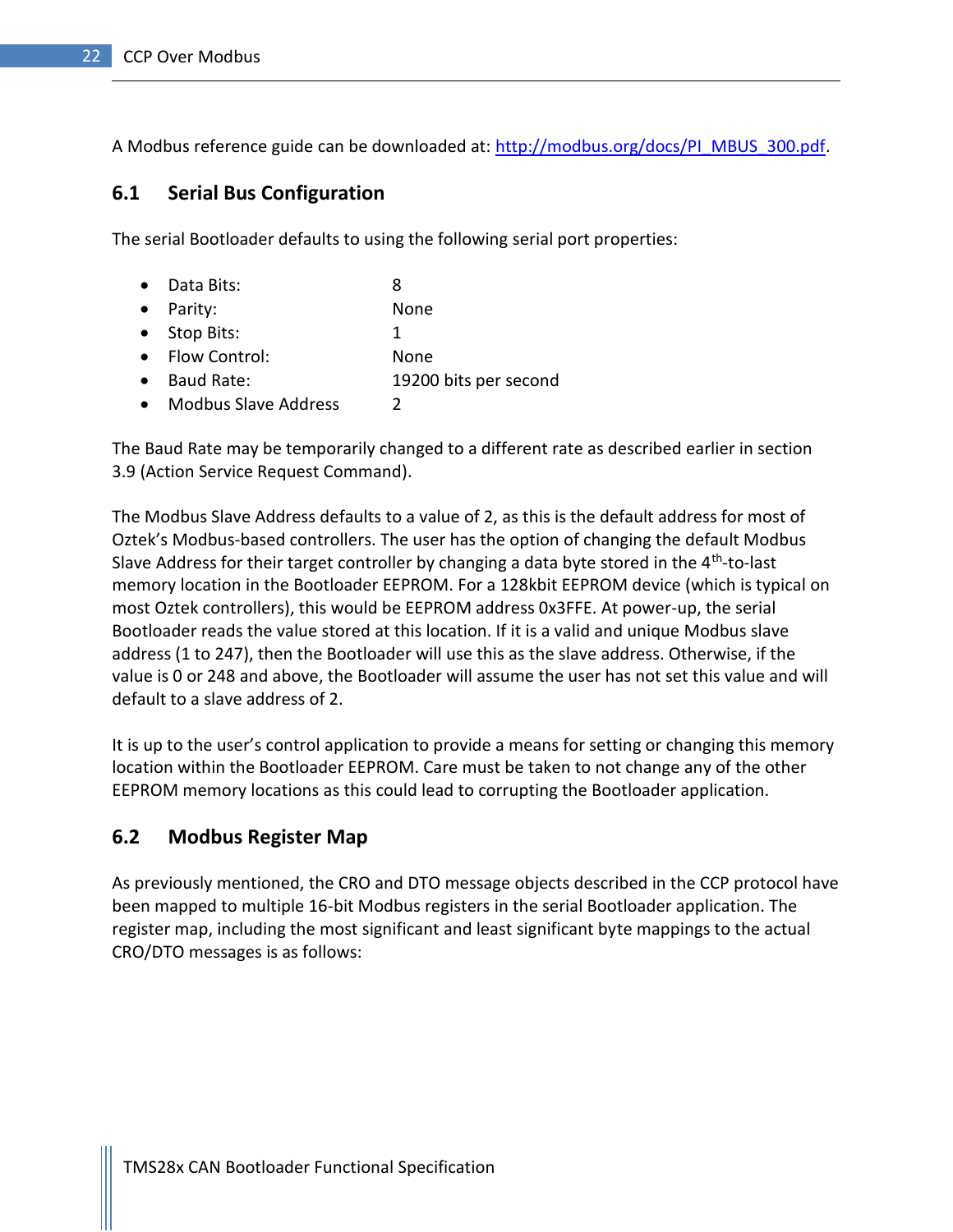<span id="page-24-1"></span>

| <b>Modbus</b><br><b>Address</b> | <b>Register Name:</b> | <b>MSB Data</b><br>(Bits 15:8) | <b>LSB Data</b><br>(Bits 7:0) |
|---------------------------------|-----------------------|--------------------------------|-------------------------------|
| 0x0001                          | DTO WRD0              | <b>Return Code</b>             | Packet ID                     |
| 0x0002                          | DTO WRD1              | Data Byte 0                    | CNT                           |
| 0x0003                          | DTO WRD2              | Data Byte 2                    | Data Byte 1                   |
| 0x0004                          | DTO WRD3              | Data Byte 4                    | Data Byte 3                   |
| 0x0005                          | CRO WRD0              | <b>CNT</b>                     | Command                       |
| 0x0006                          | CRO WRD1              | Data Byte 1                    | Data Byte 0                   |
| 0x0007                          | CRO WRD2              | Data Byte 3                    | Data Byte 2                   |
| 0x0008                          | CRO WRD3              | Data Byte 5                    | Data Byte 4                   |
| 0x0009                          | CRO WRD4              | Data Byte 7                    | Data Byte 6                   |
| 0x000A                          | CRO WRD5              | Data Byte 9                    | Data Byte 8                   |
| $\cdots$                        |                       |                                |                               |
| 0x0081                          | CRO WRD124            | Data Byte 247                  | Data Byte 246                 |
| 0x0082                          | CRO WRD125            | Data Byte 249                  | Data Byte 248                 |
| 0x0083                          | CRO WRD126            | Data Byte 251                  | Data Byte 250                 |

|  |  |  | Table 19 - Modbus Register Map |  |
|--|--|--|--------------------------------|--|
|--|--|--|--------------------------------|--|

### <span id="page-24-0"></span>**6.3 Sending CRO Commands**

As the register map above shows, there are 4 consecutive 16-bit Modbus registers (addresses 0x0005 – 0x0008) that are used to define the standard 8-byte CRO command message. With the exception of the DOWNLOAD and DOWNLOAD\_6 commands, the remaining commands described in the previous sections of this document are sent to the Bootloader simply by writing to the first four CRO command registers in order, starting with word 0 (CRO WRD0, address 0x0005), and ending with word 3 (CRO\_WRD3, address 0x0008). For these standard commands, upon writing to the CRO\_WRD3 register, the Bootloader will then use the contents of all four registers to build the standard 8-byte CRO command message. This is then passed on to the CCP command parser that looks for a valid CCP message and acts accordingly. This is the same CCP command parser that resides in Oztek's standard CAN-based Bootloader applications.

The CRO registers are all implemented as write-only registers. Attempts to read from these register addresses will result in an invalid error response in the Modbus response.

In order to fully utilize the serial bus throughput, to maintain coherency between all CRO message bytes (i.e. send the data all at once), and to utilize the Modbus transfer CRC error handling, the host controller should implement the writes to the CRO command registers as a single Modbus transfer using the "*Preset Multiple Registers*" function code (16 decimal, 0x10 hex) rather than using the "*Preset Single Register*" function code (06) to write to each 16-bit register individually. Using function code 16, a typical CRO command byte sequence as sent across Modbus to the Bootloader would consist of the following: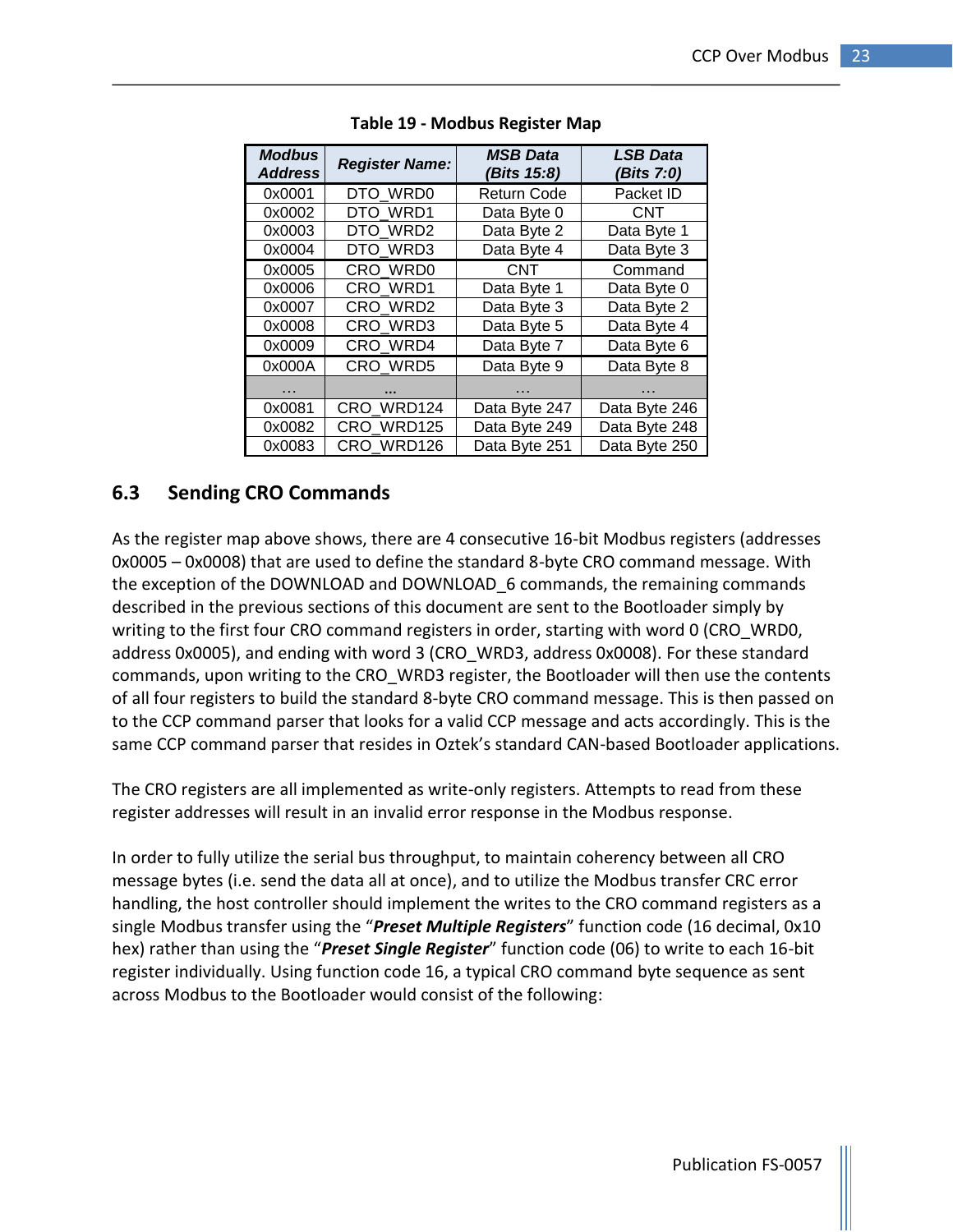| <b>Byte Order</b> | <b>Byte Name</b> | Value          |
|-------------------|------------------|----------------|
|                   | Slave Addr       | 2 (default)    |
|                   | Function         | 0x10           |
| $\overline{2}$    | Start Addr Hi    | 0x00           |
| 3                 | Start Addr Lo    | 0x05           |
| 4                 | Reg Count Hi     | 0x00           |
| 5                 | Reg Count Lo     | 0x04           |
| 6                 | Reg 5 Data Hi    | <b>CRO CNT</b> |
| 7                 | Reg 5 Data Lo    | <b>CRO CMD</b> |
| 8                 | Reg 6 Data Hi    | CRO Byte 1     |
| 9                 | Reg 6 Data Lo    | CRO Byte 0     |
| 10                | Reg 7 Data Hi    | CRO Byte 3     |
| 11                | Reg 7 Data Lo    | CRO Byte 2     |
| 12                | Reg 8 Data Hi    | CRO Byte 5     |
| 13                | Reg 8 Data Lo    | CRO Byte 4     |
| 14                | <b>CRC</b>       |                |

#### <span id="page-25-1"></span>**Table 20 - Modbus CRO Command Byte Sequence**

#### <span id="page-25-0"></span>**6.3.1 Downloading Complete S-Records**

Unlike CAN messages, whose payloads are limited to a maximum of 8 bytes, Modbus messages can transfer up to 255 bytes of data. Given this, with the serial Bootloader interface, it is not necessary to segment an S-Record into multiple DOWNLOAD\_6 or DOWNLOAD commands. Instead, a complete S-Record can be transferred in one Modbus transfer, which dramatically cuts down on the serial transfer time when downloading a complete image. For this reason, a special command has been created specifically for the Oztek serial Bootloader called PROGRAM SRECORD. This custom command uses CRO command code 0x30, which is unused by the CCP protocol. This command uses the format shown in the following table: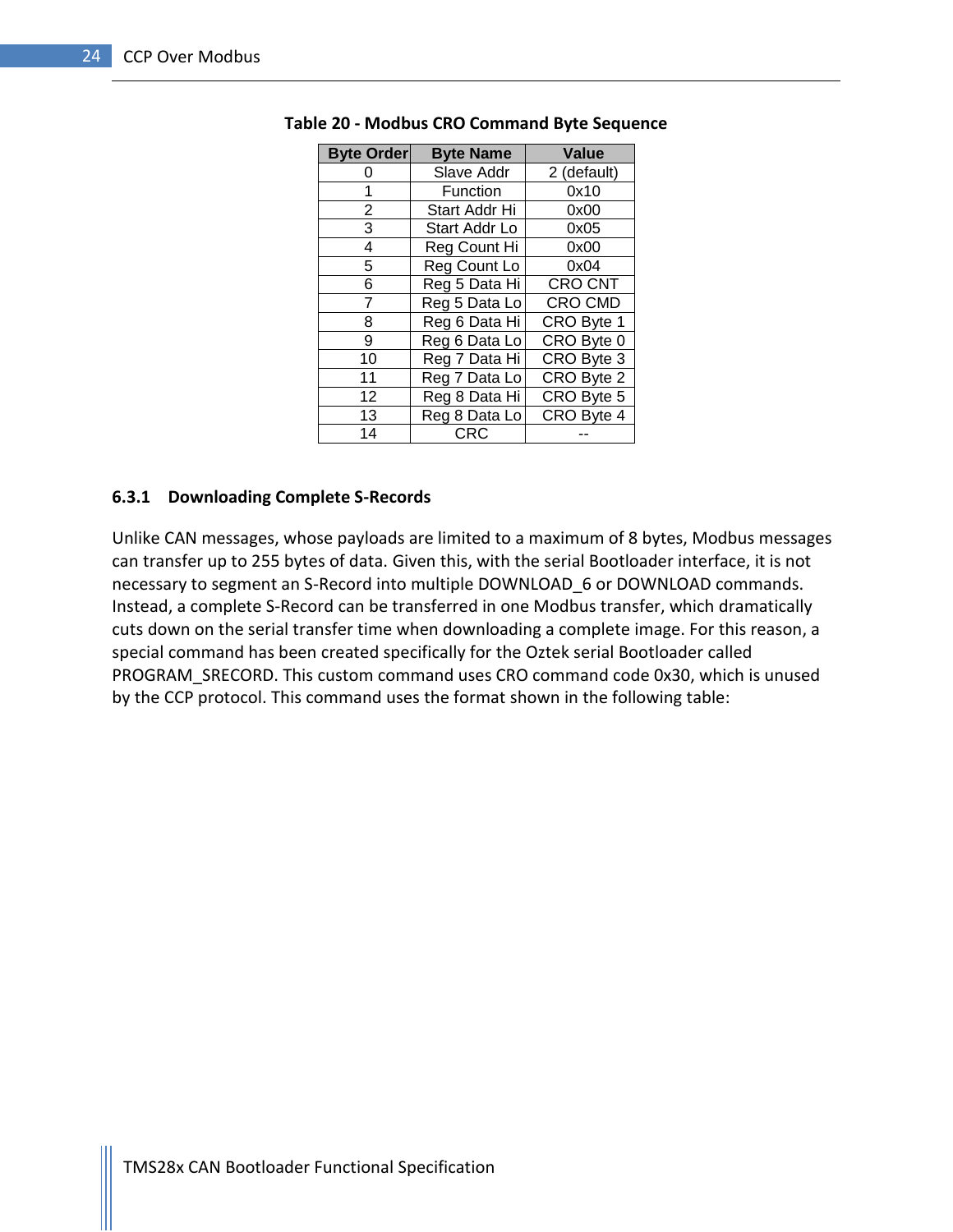| <b>Byte</b> | <b>Host Command</b><br>(CRO) | <b>Bootloader Reply</b><br>(DTO) |
|-------------|------------------------------|----------------------------------|
| 0           | 0x30                         | 0xFF                             |
| 1           | <b>CNT</b>                   | <b>Return Code</b>               |
| 2           | <b>SIZE</b>                  | <b>CNT</b>                       |
| 3           | ADDR_EXT                     | ADDR EXT                         |
| 4           | ADDR [31:24]                 | CRC [15:8]                       |
| 5           | ADDR [23:16]                 | CRC [7:0]                        |
| 6           | ADDR [15:8]                  | 0x00                             |
| 7           | ADDR [7:0]                   | 0x00                             |
| 8           | CRC [15:8]                   |                                  |
| 9           | CRC [7:0]                    |                                  |
| 10          | BYTE 0                       |                                  |
| 11          | BYTE 1                       |                                  |
| 12          | BYTE <sub>2</sub>            |                                  |
|             |                              |                                  |
| 252         | <b>BYTE 242</b>              |                                  |
| 253         | <b>BYTE 243</b>              |                                  |

<span id="page-26-0"></span>**Table 21 - Custom "Program S-Record" CCP Command Format**

This custom command combines the functions of the SET\_MTA, DOWNLOAD/DOWNLOAD\_6, and BUILD\_CHECKSUM – the CRO command provides the memory address and extension for where the S-Record data should be loaded, a count of how many bytes are being loaded, and a host-calculated checksum for the complete contents of the S-Record for the Bootloader to check once all S-Record data has been read from the command.

The SIZE field in the CRO command indicates the number of S-Record data bytes being downloaded. As the table above shows, the maximum number of data bytes (and hence max value for the SIZE field) that can be transmitted in this command is 244 bytes. This is slightly less than the theoretical maximum S-Record data size (255 bytes minus the address and checksum bytes in the S-Record); however most file converters that generate S-Record data generally create much smaller S-Records, so this size restriction should not cause compatibility issues.

Once all of the data bytes in this CRO command have been received by the Bootloader, it will then compare its locally calculated CRC against the value provided by the host. If they match, the Bootloader will then attempt to program the data into the target memory. Upon success, the Bootloader will send a DTO response with a "no error" return code, and the selected memory address extension in byte 3 and the locally calculated CRC in bytes 4 and 5. Otherwise, any error in the receipt of this command or in the attempt to program the data will result in a DTO error response.

Publication FS-0057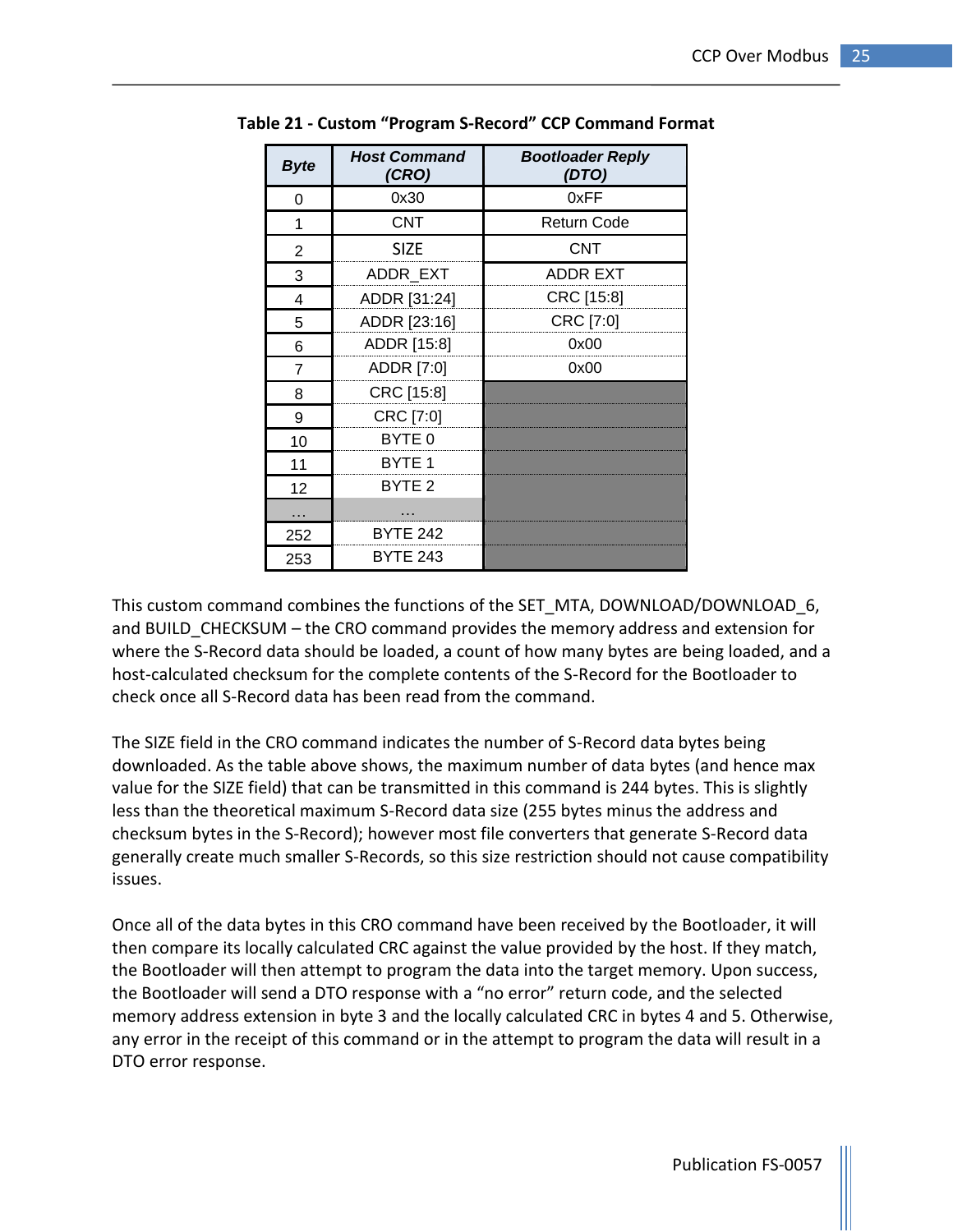Because the serial Bootloader uses this new PROGRAM\_SRECORD command for downloading data, it does not implement or support the DOWNLOAD and DOWNLOAD\_6 commands. Also, because the S-Record CRC checking is performed by this command, the BUILD\_CHECKSUM command is only used for checking image-wide CRCs at the end of downloading all data (i.e. SIZE=0 in the BUILD CHECKSUM command). The per-S-Record BUILD CHECKSUM (i.e. SIZE is not zero) is not supported by the serial Bootloader.

When sending a PROGRAM\_SRECORD command, the additional CRO registers are used (CRO\_WRD3, address 0x0009 through CRO\_WRD126, address 0x0083) as necessary. Again, all CRO registers should be transferred at once using the "*Preset Multiple Registers*" Modbus function code as described above.

### <span id="page-27-0"></span>**6.4 Reading DTO Responses**

Unlike the CAN Bootloader, which automatically sends the DTO response message after the CRO command is received, the serial Modbus-based Bootloader does not automatically send the DTO response back to the user because it is just a slave on the Modbus interface. Instead, the host must read the DTO response directly using the DTO response Modbus registers at addresses 0x0001 through 0x0004. When reading these registers, the host should read all four registers at once using the "*Read Holding Registers*" function code (03). Using function code 03, the byte sequence as sent across Modbus to the Bootloader to read the DTO response would consist of the following:

| <b>Byte Order</b> | <b>Byte Name</b> | <b>Value</b> |
|-------------------|------------------|--------------|
|                   | Slave Addr       | 2 (default)  |
|                   | Function         | 0x03         |
| 2                 | Start Addr Hi    | 0x00         |
| 3                 | Start Addr Lo    | 0x01         |
|                   | Reg Count Hi     | 0x00         |
| 5                 | Reg Count Lo     | 0x04         |
|                   | CRC              |              |

<span id="page-27-1"></span>**Table 22 - Modbus DTO Read Request Byte Sequence**

The Modbus response from the serial Bootloader would then be as follows: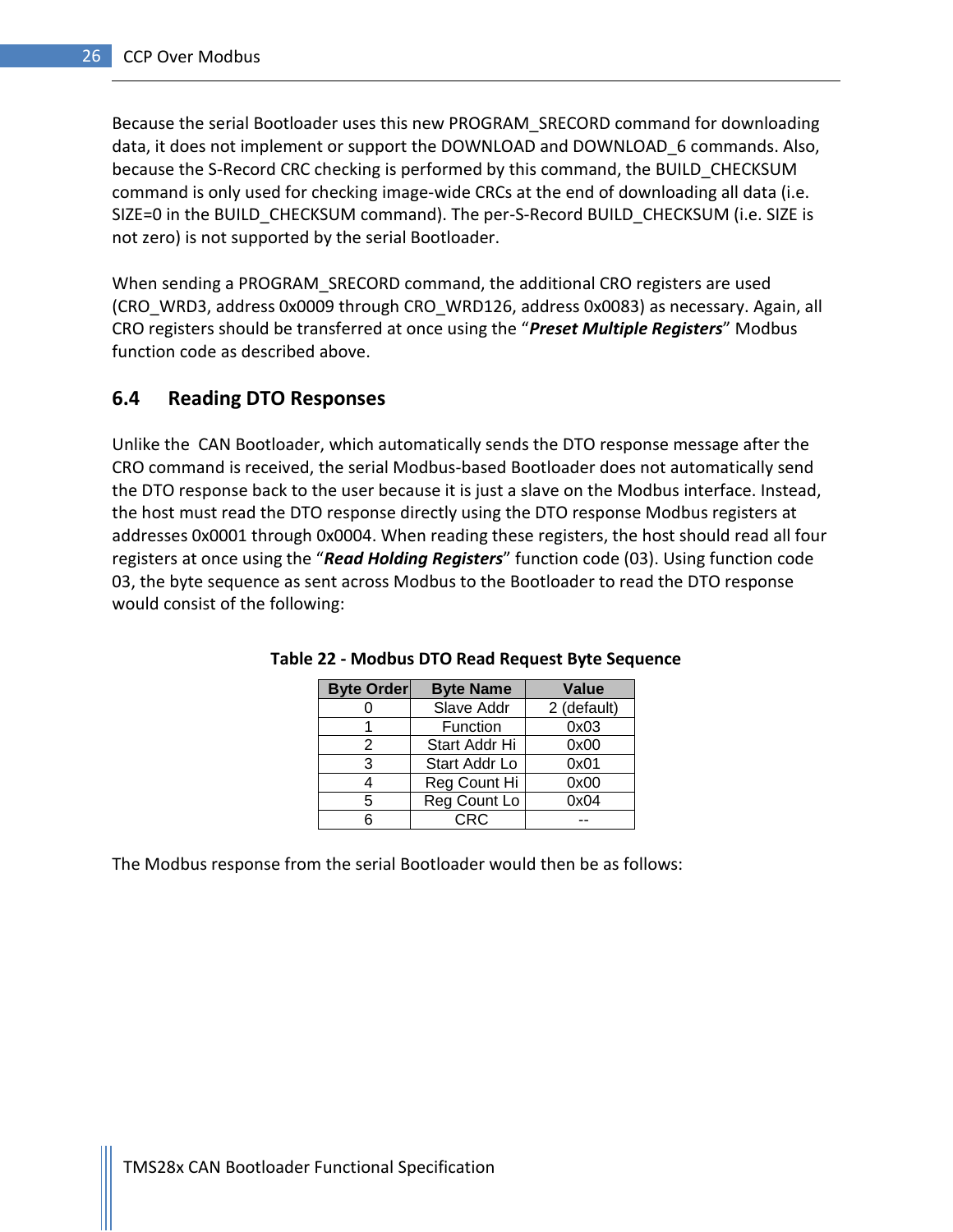| <b>Byte Order</b> | <b>Byte Name</b>  | Value              |
|-------------------|-------------------|--------------------|
|                   | Slave Addr        | 2 (default)        |
|                   | Function          | 0x03               |
| 2                 | <b>Byte Count</b> | 0x08               |
| 3                 | Reg 1 Data Hi     | <b>Return Code</b> |
| 4                 | Reg 1 Data Lo     | $PID = 0xFF$       |
| 5                 | Reg 2 Data Hi     | DTO Byte 0         |
| 6                 | Reg 2 Data Lo     | DTO CNT            |
|                   | Reg 3 Data Hi     | DTO Byte 2         |
| 8                 | Reg 3 Data Lo     | DTO Byte 1         |
| 9                 | Reg 4 Data Hi     | DTO Byte 4         |
| 10                | Reg 4 Data Lo     | DTO Byte 3         |
| 11                | <b>CRC</b>        |                    |

<span id="page-28-0"></span>

After sending a CRO command to the Bootloader, the host should poll the DTO response registers. If the Bootloader is busy performing the requested operation, the Return Code in the DTO response will be set to 0x10 to indicate that the processor is busy. In this case, the host should continue polling the DTO response registers until it gets a non-busy return code (0x00 for no error, or 0x30-0x36 for errors).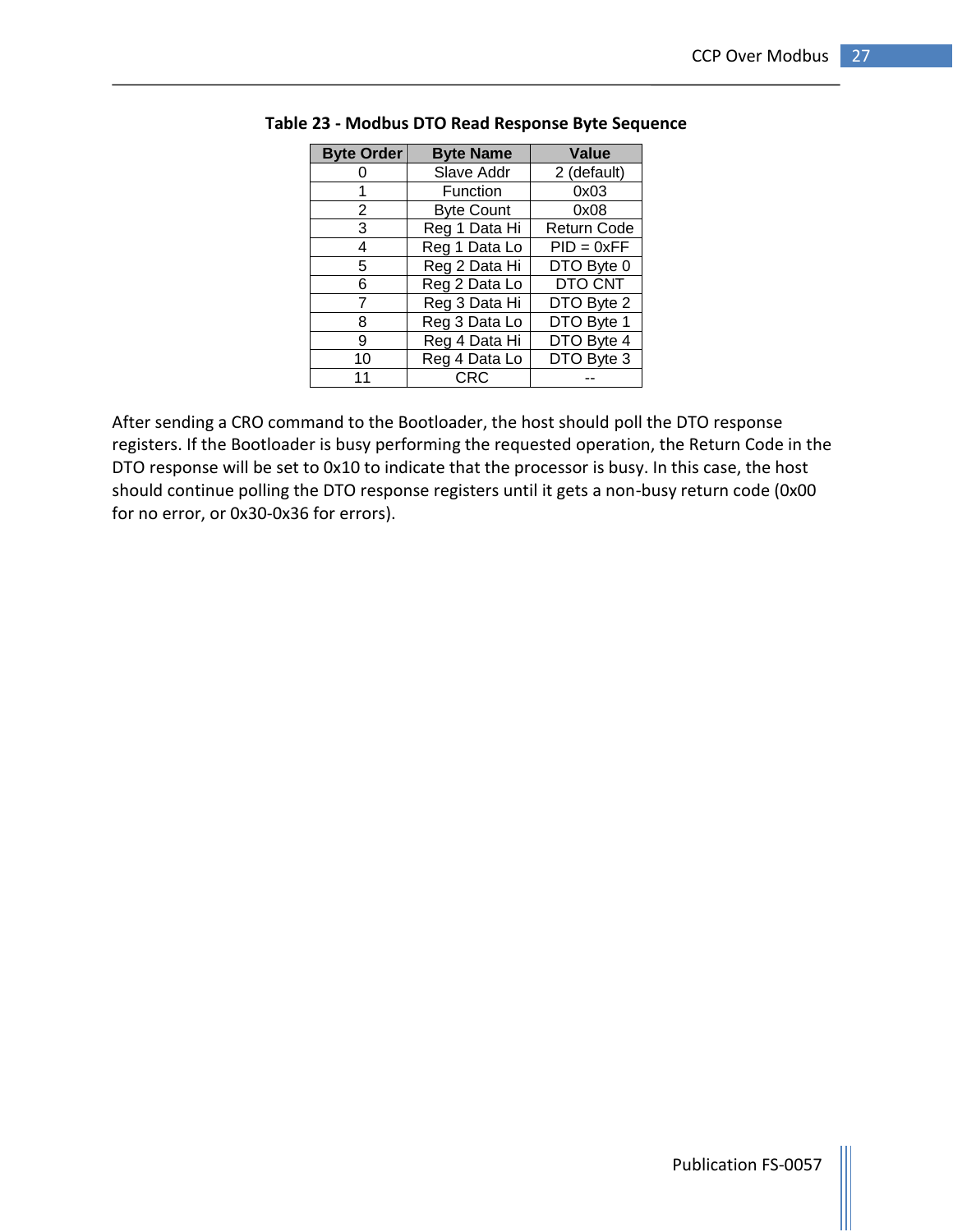# <span id="page-29-0"></span>**Warranty and Product Information**

## **Limited Warranty**

**What does this warranty cover and how long does it last?** This Limited Warranty is provided by Oztek Corp. ("Oztek") and covers defects in workmanship and materials in your OZSCR1000 controller. This Warranty Period lasts for 18 months from the date of purchase at the point of sale to you, the original end user customer, unless otherwise agreed in writing. You will be required to demonstrate proof of purchase to make warranty claims. This Limited Warranty is transferable to subsequent owners but only for the unexpired portion of the Warranty Period. Subsequent owners also require original proof of purchase as described in "What proof of purchase is required?"

**What will Oztek do?** During the Warranty Period Oztek will, at its option, repair the product (if economically feasible) or replace the defective product free of charge, provided that you notify Oztek of the product defect within the Warranty Period, and provided that through inspection Oztek establishes the existence of such a defect and that it is covered by this Limited Warranty.

Oztek will, at its option, use new and/or reconditioned parts in performing warranty repair and building replacement products. Oztek reserves the right to use parts or products of original or improved design in the repair or replacement. If Oztek repairs or replaces a product, its warranty continues for the remaining portion of the original Warranty Period or 90 days from the date of the return shipment to the customer, whichever is greater. All replaced products and all parts removed from repaired products become the property of Oztek.

Oztek covers both parts and labor necessary to repair the product, and return shipment to the customer via an Oztek-selected non-expedited surface freight within the contiguous United States and Canada. Alaska, Hawaii and locations outside of the United States and Canada are excluded. Contact Oztek Customer Service for details on freight policy for return shipments from excluded areas.

**How do you get service?** If your product requires troubleshooting or warranty service, contact your merchant. If you are unable to contact your merchant, or the merchant is unable to provide service, contact Oztek directly at:

USA Telephone: 603-546-0090 Fax: 603-386-6366 Email techsupport@oztekcorp.com

Direct returns may be performed according to the Oztek Return Material Authorization Policy described in your product manual.

**What proof of purchase is required?** In any warranty claim, dated proof of purchase must accompany the product and the product must not have been disassembled or modified without prior written authorization by Oztek. Proof of purchase may be in any one of the following forms:

- The dated purchase receipt from the original purchase of the product at point of sale to the end user
- The dated dealer invoice or purchase receipt showing original equipment manufacturer (OEM) status
- The dated invoice or purchase receipt showing the product exchanged under warranty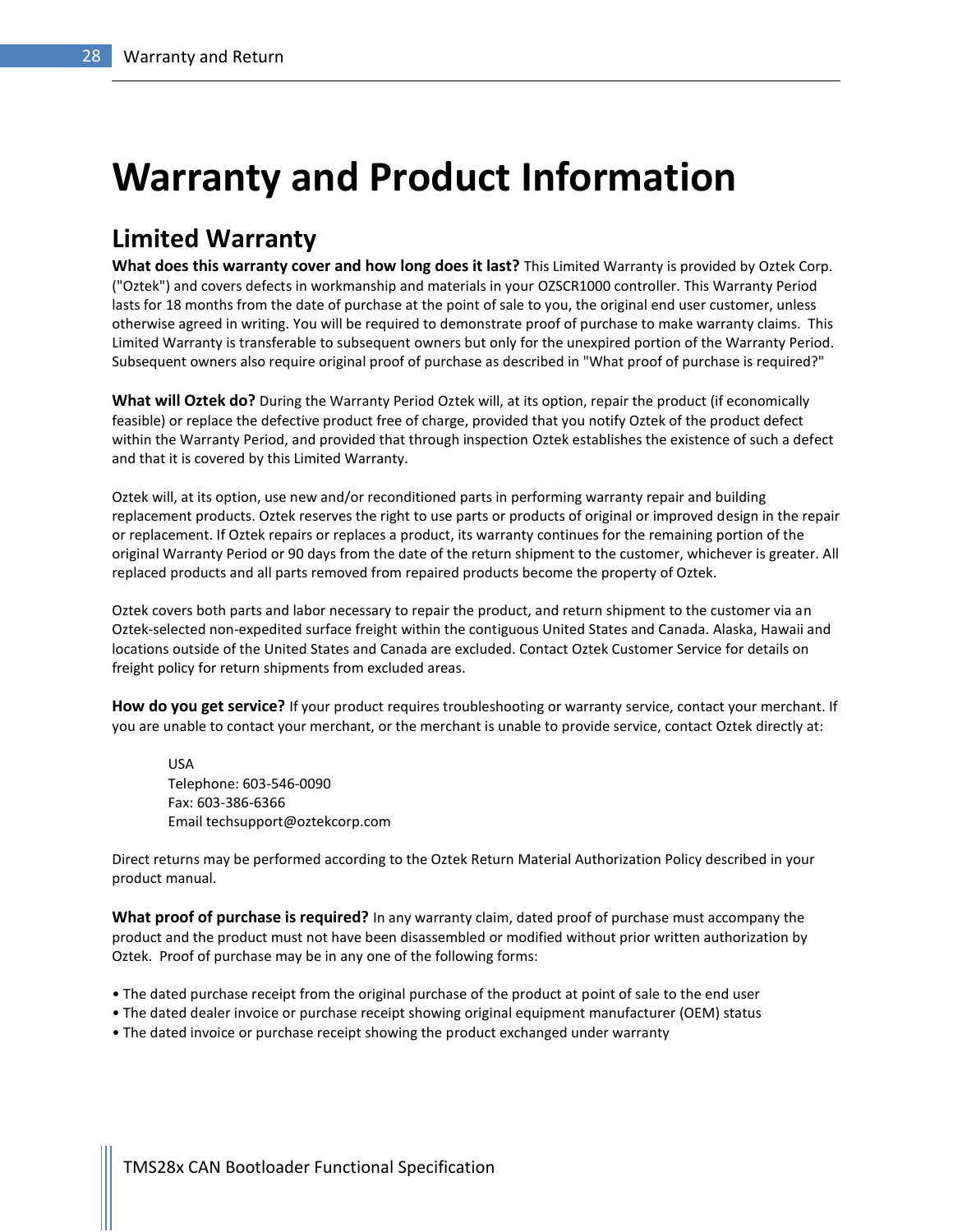**What does this warranty not cover?** Claims are limited to repair and replacement, or if in Oztek's discretion that is not possible, reimbursement up to the purchase price paid for the product. Oztek will be liable to you only for direct damages suffered by you and only up to a maximum amount equal to the purchase price of the product. This Limited Warranty does not warrant uninterrupted or error-free operation of the product or cover normal wear and tear of the product or costs related to the removal, installation, or troubleshooting of the customer's electrical systems. This warranty does not apply to and Oztek will not be responsible for any defect in or damage to:

a) The product if it has been misused, neglected, improperly installed, physically damaged or altered, either internally or externally, or damaged from improper use or use in an unsuitable environment b) The product if it has been subjected to fire, water, generalized corrosion, biological infestations, or input voltage that creates operating conditions beyond the maximum or minimum limits listed in the Oztek product specifications including high input voltage from generators and lightning strikes c) The product if repairs have been done to it other than by Oztek or its authorized service centers (hereafter "ASCs")

d) The product if it is used as a component part of a product expressly warranted by another manufacturer

e) The product if its original identification (trade-mark, serial number) markings have been defaced, altered, or removed

f) The product if it is located outside of the country where it was purchased

g) Any consequential losses that are attributable to the product losing power whether by product malfunction, installation error or misuse.

#### **Disclaimer**

#### **Product**

THIS LIMITED WARRANTY IS THE SOLE AND EXCLUSIVE WARRANTY PROVIDED BY OZTEK IN CONNECTION WITH YOUR OZTEK PRODUCT AND IS, WHERE PERMITTED BY LAW, IN LIEU OF ALL OTHER WARRANTIES, CONDITIONS, GUARANTEES, REPRESENTATIONS, OBLIGATIONS AND LIABILITIES, EXPRESS OR IMPLIED, STATUTORY OR OTHERWISE IN CONNECTION WITH THE PRODUCT, HOWEVER ARISING (WHETHER BY CONTRACT, TORT, NEGLIGENCE, PRINCIPLES OF MANUFACTURER'S LIABILITY, OPERATION OF LAW, CONDUCT, STATEMENT OR OTHERWISE), INCLUDING WITHOUT RESTRICTION ANY IMPLIED WARRANTY OR CONDITION OF QUALITY, MERCHANTABILITY OR FITNESS FOR A PARTICULAR PURPOSE. ANY IMPLIED WARRANTY OF MERCHANTABILITY OR FITNESS FOR A PARTICULAR PURPOSE TO THE EXTENT REQUIRED UNDER APPLICABLE LAW TO APPLY TO THE PRODUCT SHALL BE LIMITED IN DURATION TO THE PERIOD STIPULATED UNDER THIS LIMITED WARRANTY. IN NO EVENT WILL OZTEK BE LIABLE FOR: (a) ANY SPECIAL, INDIRECT, INCIDENTAL OR CONSEQUENTIAL DAMAGES, INCLUDING LOST PROFITS, LOST REVENUES, FAILURE TO REALIZE EXPECTED SAVINGS, OR OTHER COMMERCIAL OR ECONOMIC LOSSES OF ANY KIND, EVEN IF OZTEK HAS BEEN ADVISED, OR HAD REASON TO KNOW, OF THE POSSIBILITY OF SUCH DAMAGE, (b) ANY LIABILITY ARISING IN TORT, WHETHER OR NOT ARISING OUT OF OZTEK'S NEGLIGENCE, AND ALL LOSSES OR DAMAGES TO ANY PROPERTY OR FOR ANY PERSONAL INJURY OR ECONOMIC LOSS OR DAMAGE CAUSED BY THE CONNECTION OF A PRODUCT TO ANY OTHER DEVICE OR SYSTEM, AND (c) ANY DAMAGE OR INJURY ARISING FROM OR AS A RESULT OF MISUSE OR ABUSE, OR THE INCORRECT INSTALLATION, INTEGRATION OR OPERATION OF THE PRODUCT. IF YOU ARE A CONSUMER (RATHER THAN A PURCHASER OF THE PRODUCT IN THE COURSE OF A BUSINESS) AND PURCHASED THE PRODUCT IN A MEMBER STATE OF THE EUROPEAN UNION, THIS LIMITED WARRANTY SHALL BE SUBJECT TO YOUR STATUTORY RIGHTS AS A CONSUMER UNDER THE EUROPEAN UNION PRODUCT WARRANTY DIRECTIVE 1999/44/EC AND AS SUCH DIRECTIVE HAS BEEN IMPLEMENTED IN THE EUROPEAN UNION MEMBER STATE WHERE YOU PURCHASED THE PRODUCT. FURTHER, WHILE THIS LIMITED WARRANTY GIVES YOU SPECIFIC LEGAL RIGHTS, YOU MAY HAVE OTHER RIGHTS WHICH MAY VARY FROM EU MEMBER STATE TO EU MEMBER STATE OR, IF YOU DID NOT PURCHASE THE PRODUCT IN AN EU MEMBER STATE, IN THE COUNTRY YOU PURCHASED THE PRODUCT WHICH MAY VARY FROM COUNTRY TO COUNTRY AND JURISDICTION TO JURISDICTION.